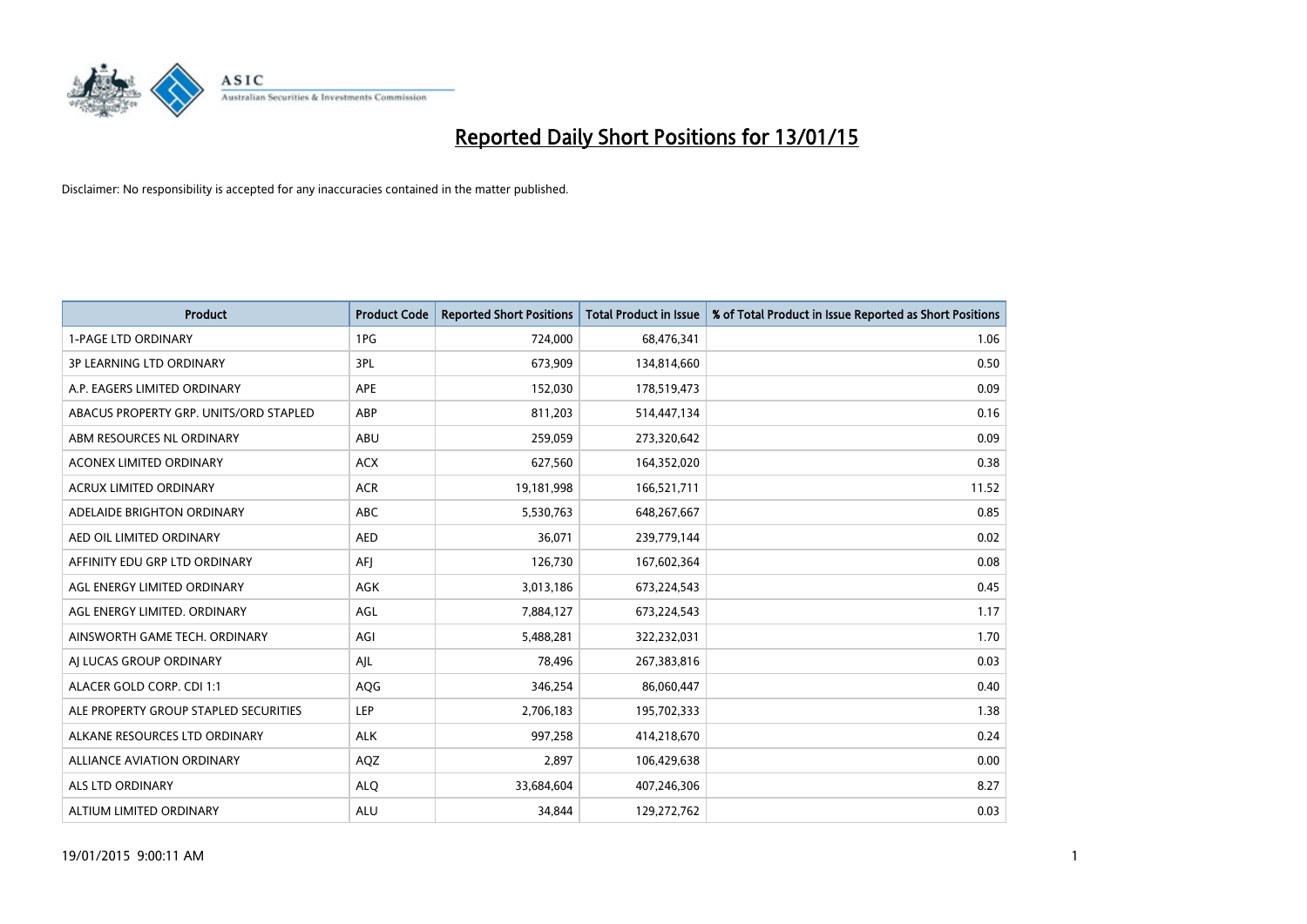

| <b>Product</b>                          | <b>Product Code</b> | <b>Reported Short Positions</b> | <b>Total Product in Issue</b> | % of Total Product in Issue Reported as Short Positions |
|-----------------------------------------|---------------------|---------------------------------|-------------------------------|---------------------------------------------------------|
| ALUMINA LIMITED ORDINARY                | <b>AWC</b>          | 14,583,293                      | 2,806,225,615                 | 0.52                                                    |
| AMALGAMATED HOLDINGS ORDINARY           | <b>AHD</b>          | 287                             | 157,917,136                   | 0.00                                                    |
| AMCOM TELECOMM. ORDINARY                | AMM                 | 3,047,902                       | 266,399,148                   | 1.14                                                    |
| AMCOR LIMITED ORDINARY                  | <b>AMC</b>          | 10,853,595                      | 1,206,684,923                 | 0.90                                                    |
| AMP CAPITAL CHINA ORDINARY UNITS        | AGF                 | 13,734                          | 374,593,484                   | 0.00                                                    |
| AMP LIMITED ORDINARY                    | AMP                 | 11,270,653                      | 2,957,737,964                 | 0.38                                                    |
| ANSELL LIMITED ORDINARY                 | <b>ANN</b>          | 4,909,260                       | 153,139,924                   | 3.21                                                    |
| ANTARES ENERGY LTD ORDINARY             | AZZ                 | 429,039                         | 242,000,000                   | 0.18                                                    |
| ANZ BANKING GRP LTD ORDINARY            | ANZ                 | 17,859,602                      | 2,756,650,267                 | 0.65                                                    |
| APA GROUP STAPLED SECURITIES            | <b>APA</b>          | 14,911,859                      | 980,917,175                   | 1.52                                                    |
| APN NEWS & MEDIA ORDINARY               | <b>APN</b>          | 3,517,668                       | 1,029,041,356                 | 0.34                                                    |
| APN OUTDOOR GRP ORDINARY                | <b>APO</b>          | 6,366                           | 166,614,509                   | 0.00                                                    |
| AQUARIUS PLATINUM. ORDINARY             | <b>AOP</b>          | 2,846,836                       | 1,501,979,560                 | 0.19                                                    |
| ARAFURA RESOURCE LTD ORDINARY           | <b>ARU</b>          | 2,000                           | 441,270,644                   | 0.00                                                    |
| ARB CORPORATION ORDINARY                | <b>ARP</b>          | 712,402                         | 79,156,214                    | 0.90                                                    |
| ARDENT LEISURE GROUP STAPLED SECURITIES | AAD                 | 5,696,044                       | 438,666,245                   | 1.30                                                    |
| ARENA REIT. STAPLED                     | <b>ARF</b>          | 91,758                          | 211,605,103                   | 0.04                                                    |
| ARISTOCRAT LEISURE ORDINARY             | ALL                 | 651,484                         | 631,322,253                   | 0.10                                                    |
| ARRIUM LTD ORDINARY                     | ARI                 | 94,357,434                      | 2,937,293,755                 | 3.21                                                    |
| ASALEO CARE LIMITED ORDINARY            | AHY                 | 6,839,903                       | 603,469,434                   | 1.13                                                    |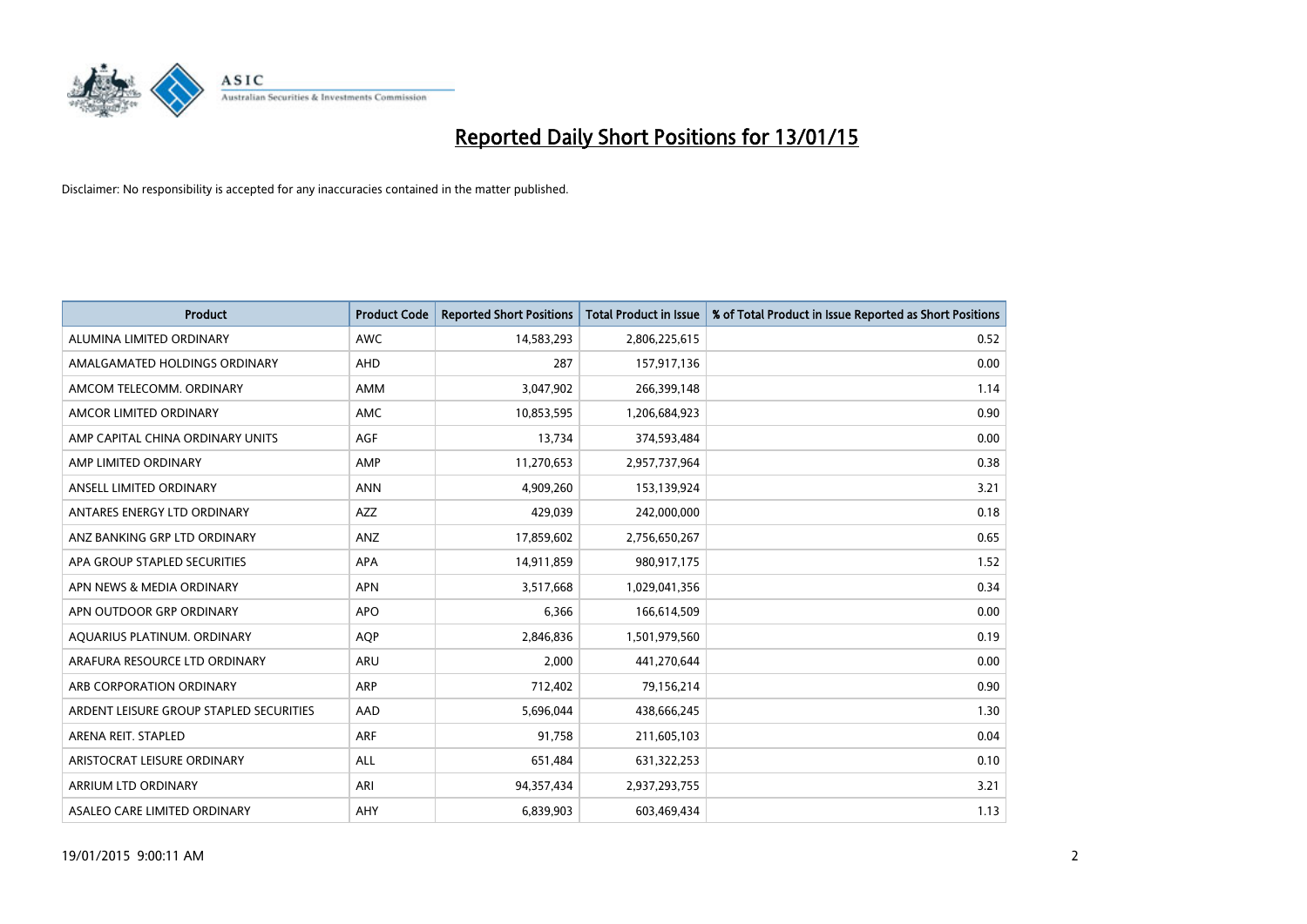

| <b>Product</b>                            | <b>Product Code</b> | <b>Reported Short Positions</b> | <b>Total Product in Issue</b> | % of Total Product in Issue Reported as Short Positions |
|-------------------------------------------|---------------------|---------------------------------|-------------------------------|---------------------------------------------------------|
| ASCIANO LIMITED ORDINARY                  | <b>AIO</b>          | 3,603,424                       | 975,385,664                   | 0.37                                                    |
| ASG GROUP LIMITED ORDINARY                | ASZ                 | 15,224                          | 206,720,839                   | 0.01                                                    |
| ASHLEY SERVICES GRP ORDINARY              | <b>ASH</b>          | 222,411                         | 150,000,000                   | 0.15                                                    |
| ASPEN GROUP ORD/UNITS STAPLED             | APZ                 | 98,306                          | 113,183,450                   | 0.09                                                    |
| ASPIRE MINING LTD ORDINARY                | <b>AKM</b>          | 1,000,001                       | 703,463,306                   | 0.14                                                    |
| ASTRO JAP PROP GROUP STAPLED US PROHIBIT. | AJA                 | 105,286                         | 67,183,619                    | 0.16                                                    |
| ASX LIMITED ORDINARY                      | ASX                 | 6,405,293                       | 193,595,162                   | 3.31                                                    |
| ATLAS IRON LIMITED ORDINARY               | <b>AGO</b>          | 94,025,921                      | 919,475,619                   | 10.23                                                   |
| ATRUM COAL NL ORDINARY                    | <b>ATU</b>          | 70.126                          | 170,142,959                   | 0.04                                                    |
| AUCKLAND INTERNATION ORDINARY             | <b>AIA</b>          | 79,481                          | 1,190,484,097                 | 0.01                                                    |
| AURIZON HOLDINGS LTD ORDINARY             | AZJ                 | 3,586,858                       | 2,124,116,483                 | 0.17                                                    |
| AUSDRILL LIMITED ORDINARY                 | ASL                 | 22,674,609                      | 312,277,224                   | 7.26                                                    |
| AUSENCO LIMITED ORDINARY                  | AAX                 | 478,843                         | 168,449,799                   | 0.28                                                    |
| AUSNET SERVICES STAPLED SECURITIES        | AST                 | 37,402,058                      | 3,466,913,009                 | 1.08                                                    |
| AUST INDUSTRIAL REIT UNIT                 | ANI                 | 63,135                          | 96,288,031                    | 0.07                                                    |
| AUSTAL LIMITED ORDINARY                   | ASB                 | 56,564                          | 346,772,567                   | 0.02                                                    |
| AUSTBROKERS HOLDINGS ORDINARY             | <b>AUB</b>          | 73,129                          | 61,740,597                    | 0.12                                                    |
| AUSTEX OIL LIMITED ORDINARY               | <b>AOK</b>          | 62,000                          | 558,571,402                   | 0.01                                                    |
| AUSTIN ENGINEERING ORDINARY               | ANG                 | 381,659                         | 84,274,004                    | 0.45                                                    |
| AUSTIN EXPLORATION ORDINARY               | <b>AKK</b>          | 3,024,549                       | 327,862,790                   | 0.92                                                    |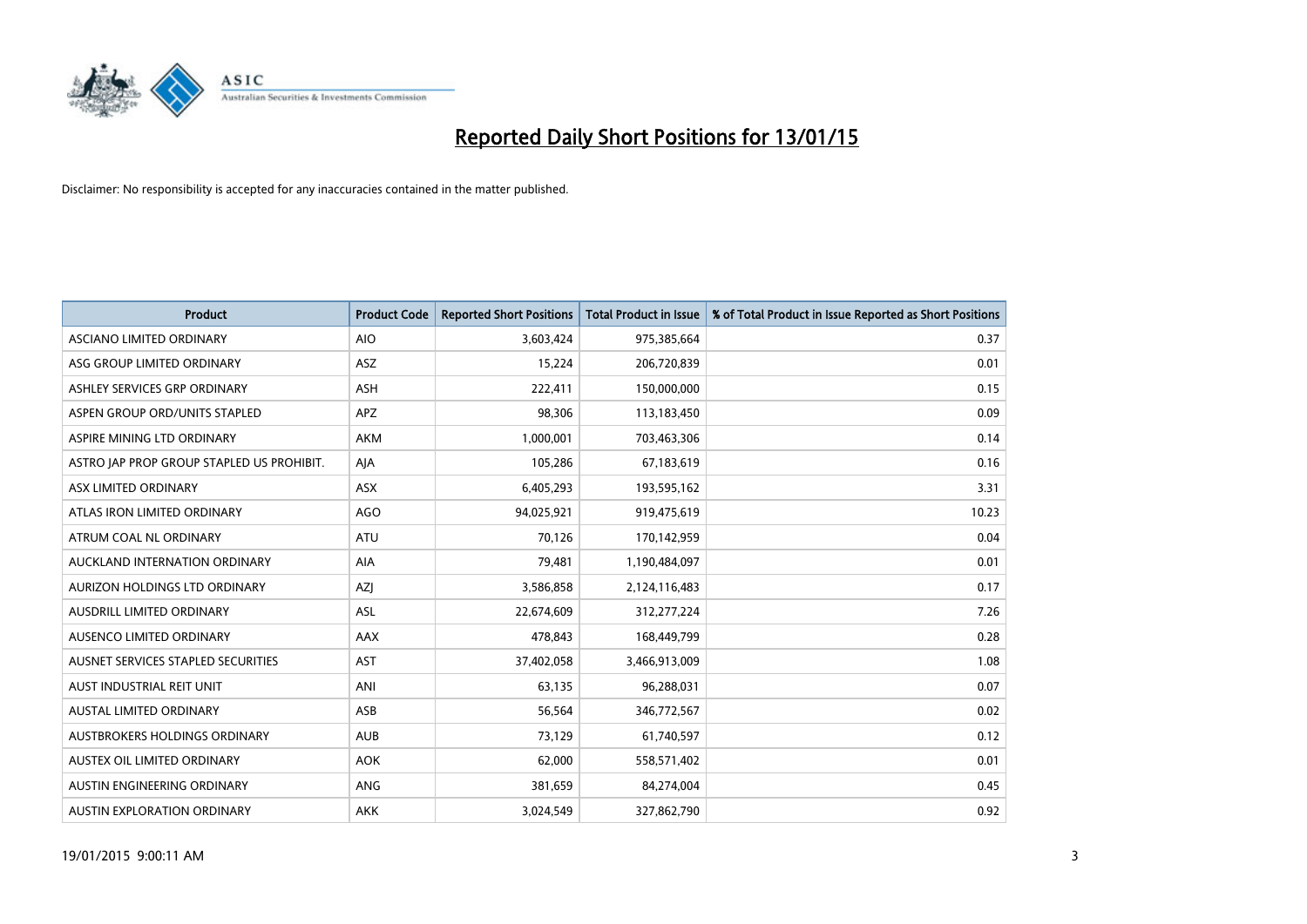

| <b>Product</b>                    | <b>Product Code</b> | <b>Reported Short Positions</b> | <b>Total Product in Issue</b> | % of Total Product in Issue Reported as Short Positions |
|-----------------------------------|---------------------|---------------------------------|-------------------------------|---------------------------------------------------------|
| AUSTRALIAN AGRICULT, ORDINARY     | AAC                 | 6,226,336                       | 532,474,721                   | 1.17                                                    |
| AUSTRALIAN PHARM. ORDINARY        | API                 | 8,211,401                       | 488,115,883                   | 1.68                                                    |
| AUTOMOTIVE HOLDINGS ORDINARY      | AHE                 | 3,094,440                       | 306,437,941                   | 1.01                                                    |
| AVANCO RESOURCES LTD ORDINARY     | AVB                 | 3,263,736                       | 1,661,675,855                 | 0.20                                                    |
| AVEO GROUP STAPLED SECURITIES     | AOG                 | 2,974,290                       | 499,484,314                   | 0.60                                                    |
| AWE LIMITED ORDINARY              | <b>AWE</b>          | 16,314,351                      | 525,861,050                   | 3.10                                                    |
| AZONTO PET LTD ORDINARY           | <b>APY</b>          | $\mathbf{1}$                    | 1,159,375,100                 | 0.00                                                    |
| AZUMAH RESOURCES ORDINARY         | <b>AZM</b>          | $\mathbf{1}$                    | 389,316,919                   | 0.00                                                    |
| <b>BANDANNA ENERGY ORDINARY</b>   | <b>BND</b>          | 17,540,654                      | 528,481,199                   | 3.32                                                    |
| BANK OF QUEENSLAND. ORDINARY      | <b>BOQ</b>          | 2,271,188                       | 366,982,047                   | 0.62                                                    |
| <b>BASE RES LIMITED ORDINARY</b>  | <b>BSE</b>          | 5,504,554                       | 563,902,771                   | 0.98                                                    |
| <b>BATHURST RES LTD. ORDINARY</b> | <b>BRL</b>          | 207,998                         | 947,828,434                   | 0.02                                                    |
| <b>BC IRON LIMITED ORDINARY</b>   | <b>BCI</b>          | 14,695,195                      | 196,196,992                   | 7.49                                                    |
| BEACH ENERGY LIMITED ORDINARY     | <b>BPT</b>          | 25,055,562                      | 1,297,496,886                 | 1.93                                                    |
| BEADELL RESOURCE LTD ORDINARY     | <b>BDR</b>          | 38,283,483                      | 798,657,280                   | 4.79                                                    |
| BEGA CHEESE LTD ORDINARY          | <b>BGA</b>          | 2,879,475                       | 152,602,945                   | 1.89                                                    |
| BENDIGO AND ADELAIDE ORDINARY     | <b>BEN</b>          | 18,720,199                      | 450,934,198                   | 4.15                                                    |
| BERKELEY RESOURCES ORDINARY       | <b>BKY</b>          | 77,000                          | 180,361,323                   | 0.04                                                    |
| BETASHARESCASHETF ETF UNITS       | AAA                 | 634                             | 13,683,443                    | 0.00                                                    |
| BHP BILLITON LIMITED ORDINARY     | <b>BHP</b>          | 10,955,328                      | 3,211,691,105                 | 0.34                                                    |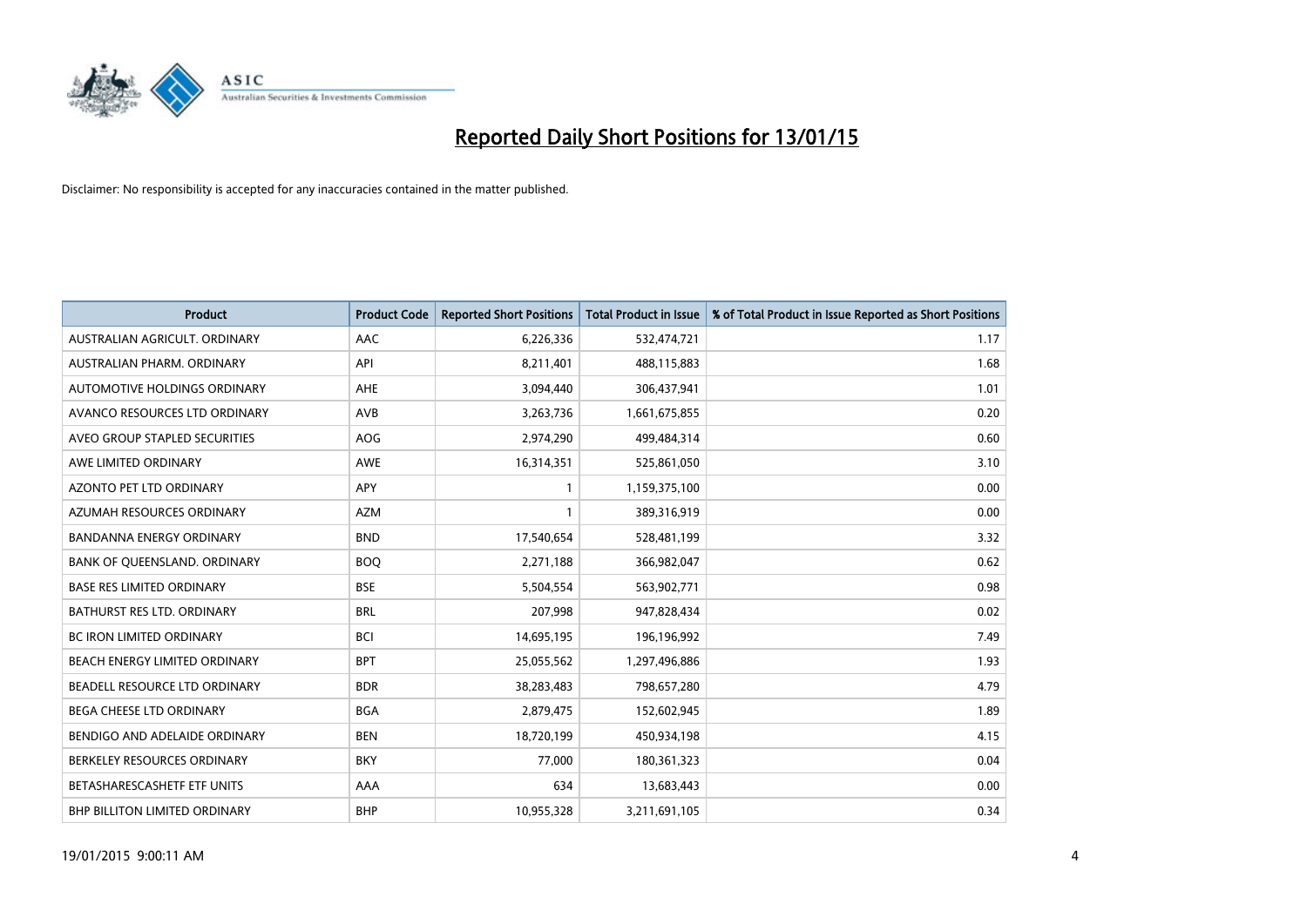

| <b>Product</b>                       | <b>Product Code</b> | <b>Reported Short Positions</b> | <b>Total Product in Issue</b> | % of Total Product in Issue Reported as Short Positions |
|--------------------------------------|---------------------|---------------------------------|-------------------------------|---------------------------------------------------------|
| <b>BIGAIR GROUP LIMITED ORDINARY</b> | <b>BGL</b>          | 40,999                          | 174,432,340                   | 0.02                                                    |
| <b>BILLABONG ORDINARY</b>            | <b>BBG</b>          | 7,926,297                       | 990,370,034                   | 0.80                                                    |
| <b>BLACKHAM RESOURCES ORDINARY</b>   | <b>BLK</b>          | 867,830                         | 143,614,941                   | 0.60                                                    |
| BLACKMORES LIMITED ORDINARY          | <b>BKL</b>          | 8,210                           | 17,224,199                    | 0.05                                                    |
| BLUESCOPE STEEL LTD ORDINARY         | <b>BSL</b>          | 8,742,202                       | 559,227,871                   | 1.56                                                    |
| <b>BOART LONGYEAR ORDINARY</b>       | <b>BLY</b>          | 21,737,820                      | 637,490,726                   | 3.41                                                    |
| BOART LONGYEAR RTS 12JAN15 FORUS     | <b>BLYR</b>         | 10,674                          | 624,613,413                   | 0.00                                                    |
| BORA BORA RESOURCES ORDINARY         | <b>BBR</b>          | 247,808                         | 35,970,000                    | 0.69                                                    |
| <b>BORAL LIMITED, ORDINARY</b>       | <b>BLD</b>          | 12,223,924                      | 782,736,249                   | 1.56                                                    |
| <b>BRADKEN LIMITED ORDINARY</b>      | <b>BKN</b>          | 1,945,911                       | 171,027,249                   | 1.14                                                    |
| <b>BRAMBLES LIMITED ORDINARY</b>     | <b>BXB</b>          | 5,175,018                       | 1,566,226,141                 | 0.33                                                    |
| BREVILLE GROUP LTD ORDINARY          | <b>BRG</b>          | 4,589,452                       | 130,095,322                   | 3.53                                                    |
| BRICKWORKS LIMITED ORDINARY          | <b>BKW</b>          | 55,695                          | 148,403,478                   | 0.04                                                    |
| BT INVESTMENT MNGMNT ORDINARY        | <b>BTT</b>          | $\mathbf{1}$                    | 292,408,424                   | 0.00                                                    |
| <b>BURSON GROUP LTD ORDINARY</b>     | <b>BAP</b>          | 1,755,806                       | 163,585,666                   | 1.07                                                    |
| <b>BURU ENERGY ORDINARY</b>          | <b>BRU</b>          | 16,929,005                      | 339,997,078                   | 4.98                                                    |
| <b>BWP TRUST ORDINARY UNITS</b>      | <b>BWP</b>          | 15,930,451                      | 639,724,826                   | 2.49                                                    |
| CABCHARGE AUSTRALIA ORDINARY         | CAB                 | 9,882,847                       | 120,430,683                   | 8.21                                                    |
| <b>CADENCE CAPITAL ORDINARY</b>      | <b>CDM</b>          | 170,000                         | 199,910,008                   | 0.09                                                    |
| CALTEX AUSTRALIA ORDINARY            | <b>CTX</b>          | 987,252                         | 270,000,000                   | 0.37                                                    |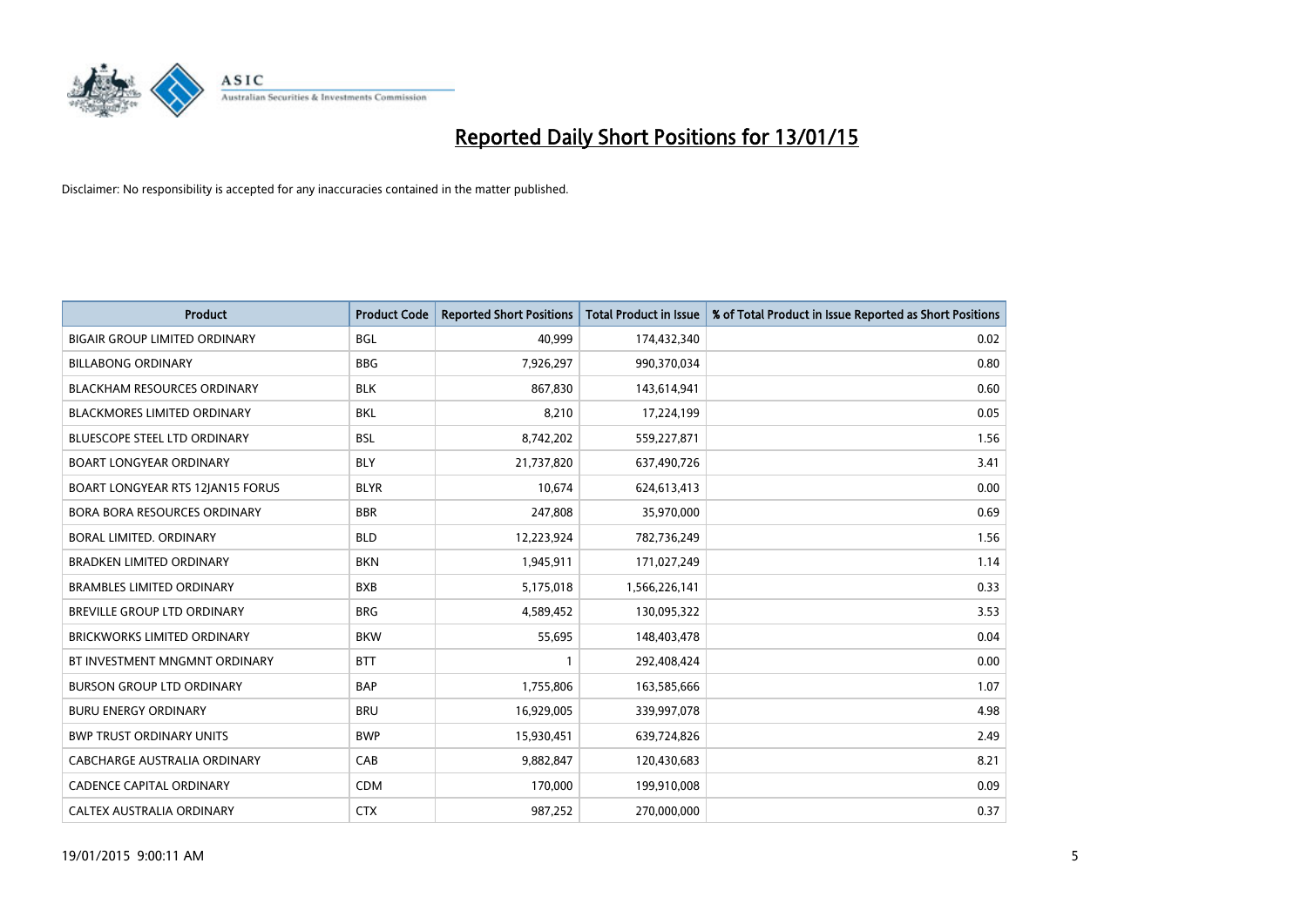

| <b>Product</b>                          | <b>Product Code</b> | <b>Reported Short Positions</b> | <b>Total Product in Issue</b> | % of Total Product in Issue Reported as Short Positions |
|-----------------------------------------|---------------------|---------------------------------|-------------------------------|---------------------------------------------------------|
| CAPE LAMBERT RES LTD ORDINARY           | <b>CFE</b>          | 280,137                         | 626,686,586                   | 0.04                                                    |
| CAPITOL HEALTH ORDINARY                 | CAI                 | 605,835                         | 496,244,861                   | 0.12                                                    |
| <b>CARDNO LIMITED ORDINARY</b>          | CDD                 | 14,944,643                      | 164,362,901                   | 9.09                                                    |
| CARINDALE PROPERTY UNIT                 | <b>CDP</b>          | 8,823                           | 70,000,000                    | 0.01                                                    |
| CARNARVON PETROLEUM ORDINARY            | <b>CVN</b>          | 2,035,932                       | 988,295,069                   | 0.21                                                    |
| <b>CARNEGIE WAVE ENERGY ORDINARY</b>    | <b>CWE</b>          | 500                             | 1,742,824,771                 | 0.00                                                    |
| CARSALES.COM LTD ORDINARY               | <b>CRZ</b>          | 14,759,793                      | 239,001,759                   | 6.18                                                    |
| CASH CONVERTERS ORDINARY                | CCV                 | 6,147,336                       | 478,876,525                   | 1.28                                                    |
| CEDAR WOODS PROP. ORDINARY              | <b>CWP</b>          | 235,405                         | 78,336,371                    | 0.30                                                    |
| CENTRAL PETROLEUM ORDINARY              | <b>CTP</b>          | 5,737                           | 368,718,957                   | 0.00                                                    |
| CENTURIA METRO REIT STAPLED             | <b>CMA</b>          | 698,404                         | 71,500,158                    | 0.98                                                    |
| CFS RETAIL TRUST GRP STAPLED SECURITIES | <b>CFX</b>          | 5,322,407                       | 3,050,355,727                 | 0.17                                                    |
| <b>CHALLENGER LIMITED ORDINARY</b>      | <b>CGF</b>          | 1,293,997                       | 569,725,821                   | 0.23                                                    |
| CHANDLER MACLEOD LTD ORDINARY           | <b>CMG</b>          | 666,195                         | 547,985,086                   | 0.12                                                    |
| CHARTER HALL GROUP STAPLED US PROHIBIT. | CHC                 | 425,489                         | 355,051,540                   | 0.12                                                    |
| <b>CHARTER HALL RETAIL UNITS</b>        | <b>COR</b>          | 15,144,925                      | 372,893,153                   | 4.06                                                    |
| <b>CHORUS LIMITED ORDINARY</b>          | <b>CNU</b>          | 54,576                          | 396,369,767                   | 0.01                                                    |
| CLEARVIEW WEALTH LTD ORDINARY           | <b>CVW</b>          | 10,001                          | 581,111,182                   | 0.00                                                    |
| CLINUVEL PHARMACEUT, ORDINARY           | <b>CUV</b>          | 35,063                          | 42,526,245                    | 0.08                                                    |
| COAL OF AFRICA LTD ORDINARY             | <b>CZA</b>          | 426                             | 1,599,368,613                 | 0.00                                                    |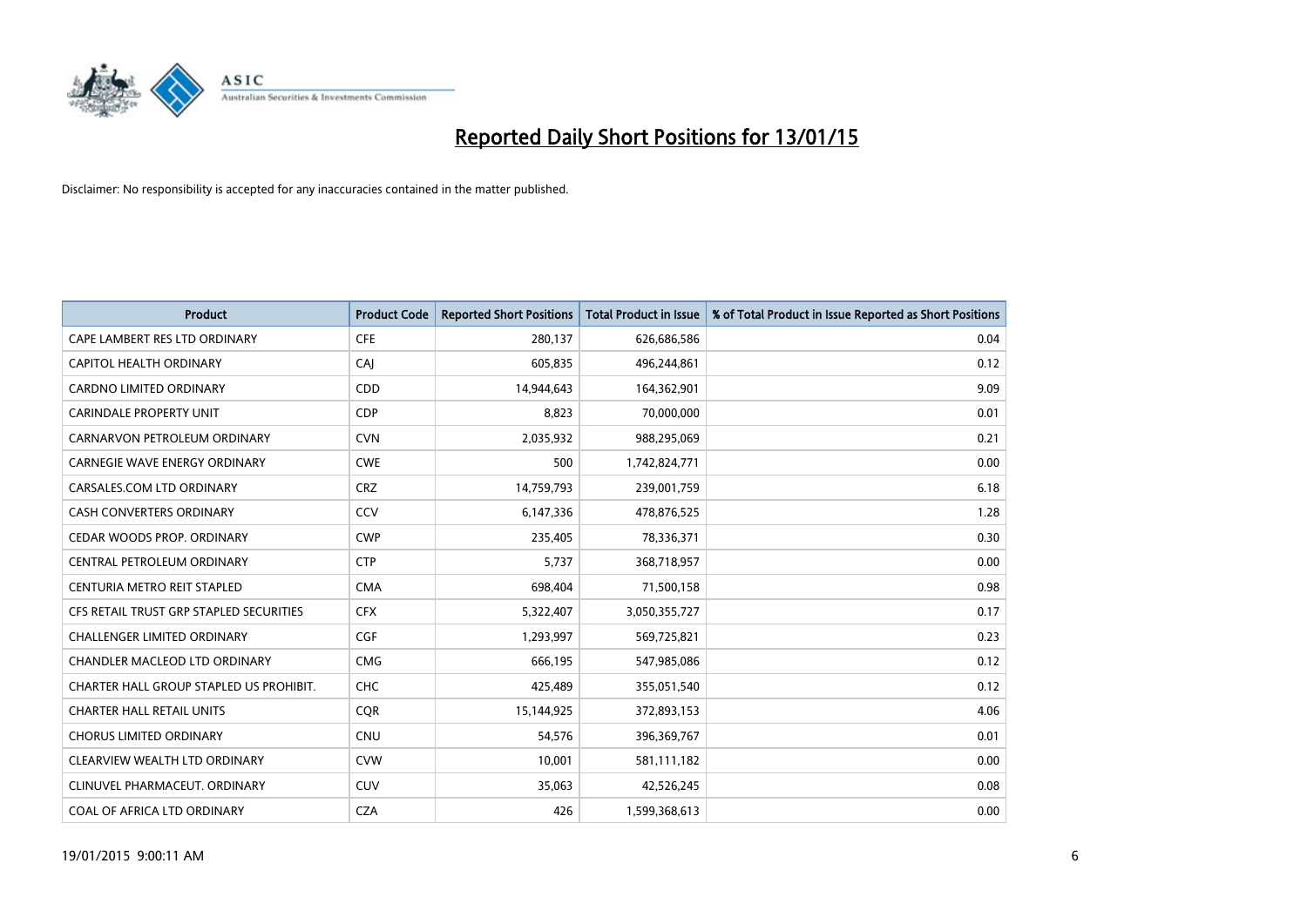

| <b>Product</b>                          | <b>Product Code</b> | <b>Reported Short Positions</b> | <b>Total Product in Issue</b> | % of Total Product in Issue Reported as Short Positions |
|-----------------------------------------|---------------------|---------------------------------|-------------------------------|---------------------------------------------------------|
| <b>COALSPUR MINES LTD ORDINARY</b>      | <b>CPL</b>          | 75,945                          | 641,544,455                   | 0.01                                                    |
| COCA-COLA AMATIL ORDINARY               | <b>CCL</b>          | 25,069,861                      | 763,590,249                   | 3.28                                                    |
| <b>COCHLEAR LIMITED ORDINARY</b>        | <b>COH</b>          | 5,724,655                       | 57,081,775                    | 10.03                                                   |
| COCKATOO COAL ORDINARY                  | <b>COK</b>          | 167,987                         | 4,560,196,928                 | 0.00                                                    |
| <b>CODAN LIMITED ORDINARY</b>           | <b>CDA</b>          | 85,476                          | 177,063,244                   | 0.05                                                    |
| <b>COFFEY INTERNATIONAL ORDINARY</b>    | COF                 | 6,077                           | 255,833,165                   | 0.00                                                    |
| <b>COKAL LTD ORDINARY</b>               | <b>CKA</b>          | 6,820                           | 471,487,926                   | 0.00                                                    |
| <b>COLLECTION HOUSE ORDINARY</b>        | <b>CLH</b>          | 2,693,879                       | 130,443,227                   | 2.07                                                    |
| <b>COLLINS FOODS LTD ORDINARY</b>       | <b>CKF</b>          | 8,359                           | 93,000,003                    | 0.01                                                    |
| COMMONWEALTH BANK, ORDINARY             | <b>CBA</b>          | 23,495,106                      | 1,621,319,194                 | 1.45                                                    |
| <b>COMPASS RESOURCES ORDINARY</b>       | <b>CMR</b>          | 7,472                           | 1,403,744,100                 | 0.00                                                    |
| <b>COMPUTERSHARE LTD ORDINARY</b>       | <b>CPU</b>          | 8,131,525                       | 556,203,079                   | 1.46                                                    |
| COOPER ENERGY LTD ORDINARY              | <b>COE</b>          | 98,886                          | 331,905,323                   | 0.03                                                    |
| <b>CORP TRAVEL LIMITED ORDINARY</b>     | <b>CTD</b>          | 724,168                         | 96,993,355                    | 0.75                                                    |
| <b>COVER-MORE GRP LTD ORDINARY</b>      | <b>CVO</b>          | 4,687,609                       | 317,750,000                   | 1.48                                                    |
| <b>CREDIT CORP GROUP ORDINARY</b>       | <b>CCP</b>          | 461,600                         | 46,296,407                    | 1.00                                                    |
| <b>CROMWELL PROP STAPLED SECURITIES</b> | <b>CMW</b>          | 10,570,270                      | 1,735,299,783                 | 0.61                                                    |
| CROWN RESORTS LTD ORDINARY              | <b>CWN</b>          | 15,371,694                      | 728,394,185                   | 2.11                                                    |
| <b>CSG LIMITED ORDINARY</b>             | CSV                 | 427,153                         | 284,148,839                   | 0.15                                                    |
| <b>CSL LIMITED ORDINARY</b>             | <b>CSL</b>          | 992,735                         | 474,570,168                   | 0.21                                                    |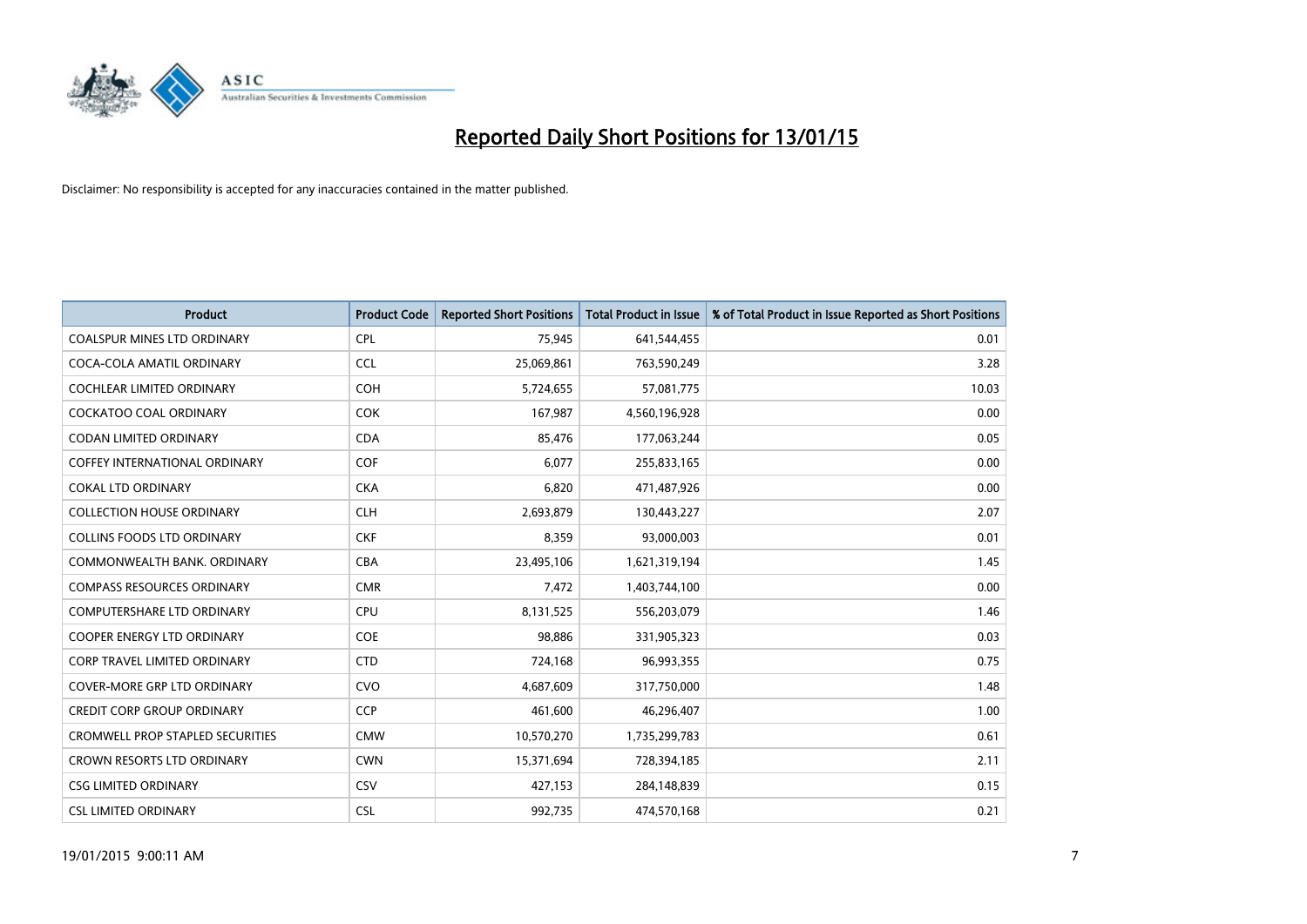

| <b>Product</b>                     | <b>Product Code</b> | <b>Reported Short Positions</b> | <b>Total Product in Issue</b> | % of Total Product in Issue Reported as Short Positions |
|------------------------------------|---------------------|---------------------------------|-------------------------------|---------------------------------------------------------|
| <b>CSR LIMITED ORDINARY</b>        | <b>CSR</b>          | 12,755,901                      | 506,000,315                   | 2.52                                                    |
| <b>CUDECO LIMITED ORDINARY</b>     | <b>CDU</b>          | 9,219,316                       | 243,055,501                   | 3.79                                                    |
| DECMIL GROUP LIMITED ORDINARY      | <b>DCG</b>          | 925,415                         | 168,657,794                   | 0.55                                                    |
| DEEP YELLOW LIMITED ORDINARY       | <b>DYL</b>          | 1,002                           | 1,899,361,295                 | 0.00                                                    |
| DEVINE LIMITED ORDINARY            | <b>DVN</b>          | 1,548                           | 158,730,556                   | 0.00                                                    |
| DEXUS PROPERTY GROUP STAPLED UNITS | <b>DXS</b>          | 1,211,909                       | 905,531,797                   | 0.13                                                    |
| DICK SMITH HLDGS ORDINARY          | <b>DSH</b>          | 16,305,546                      | 236,511,364                   | 6.89                                                    |
| DISCOVERY METALS LTD ORDINARY      | <b>DML</b>          | 445,184                         | 644,039,581                   | 0.07                                                    |
| DOMINO PIZZA ENTERPR ORDINARY      | <b>DMP</b>          | 1,509,583                       | 86,160,773                    | 1.75                                                    |
| DONACO INTERNATIONAL ORDINARY      | <b>DNA</b>          | 9,521,453                       | 460,505,113                   | 2.07                                                    |
| DORAY MINERALS LTD ORDINARY        | <b>DRM</b>          | 74,706                          | 167,084,256                   | 0.04                                                    |
| DOWNER EDI LIMITED ORDINARY        | <b>DOW</b>          | 28,141,971                      | 435,399,975                   | 6.46                                                    |
| DRILLSEARCH ENERGY ORDINARY        | <b>DLS</b>          | 11,691,484                      | 461,101,450                   | 2.54                                                    |
| DUET GROUP STAPLED US PROHIBIT.    | <b>DUE</b>          | 16,099,131                      | 1,493,678,915                 | 1.08                                                    |
| DULUXGROUP LIMITED ORDINARY        | <b>DLX</b>          | 2,941,712                       | 388,543,268                   | 0.76                                                    |
| ECHO ENTERTAINMENT ORDINARY        | EGP                 | 10,197,400                      | 825,672,730                   | 1.24                                                    |
| ELDERS LIMITED ORDINARY            | <b>ELD</b>          | 532,054                         | 83,734,671                    | 0.64                                                    |
| <b>EMECO HOLDINGS ORDINARY</b>     | <b>EHL</b>          | 11,210,223                      | 599,675,707                   | 1.87                                                    |
| <b>ENDEAVOUR MIN CORP CDI 1:1</b>  | <b>EVR</b>          | 44,048                          | 46,222,520                    | 0.10                                                    |
| ENERGY RESOURCES ORDINARY 'A'      | ERA                 | 11,524,648                      | 517,725,062                   | 2.23                                                    |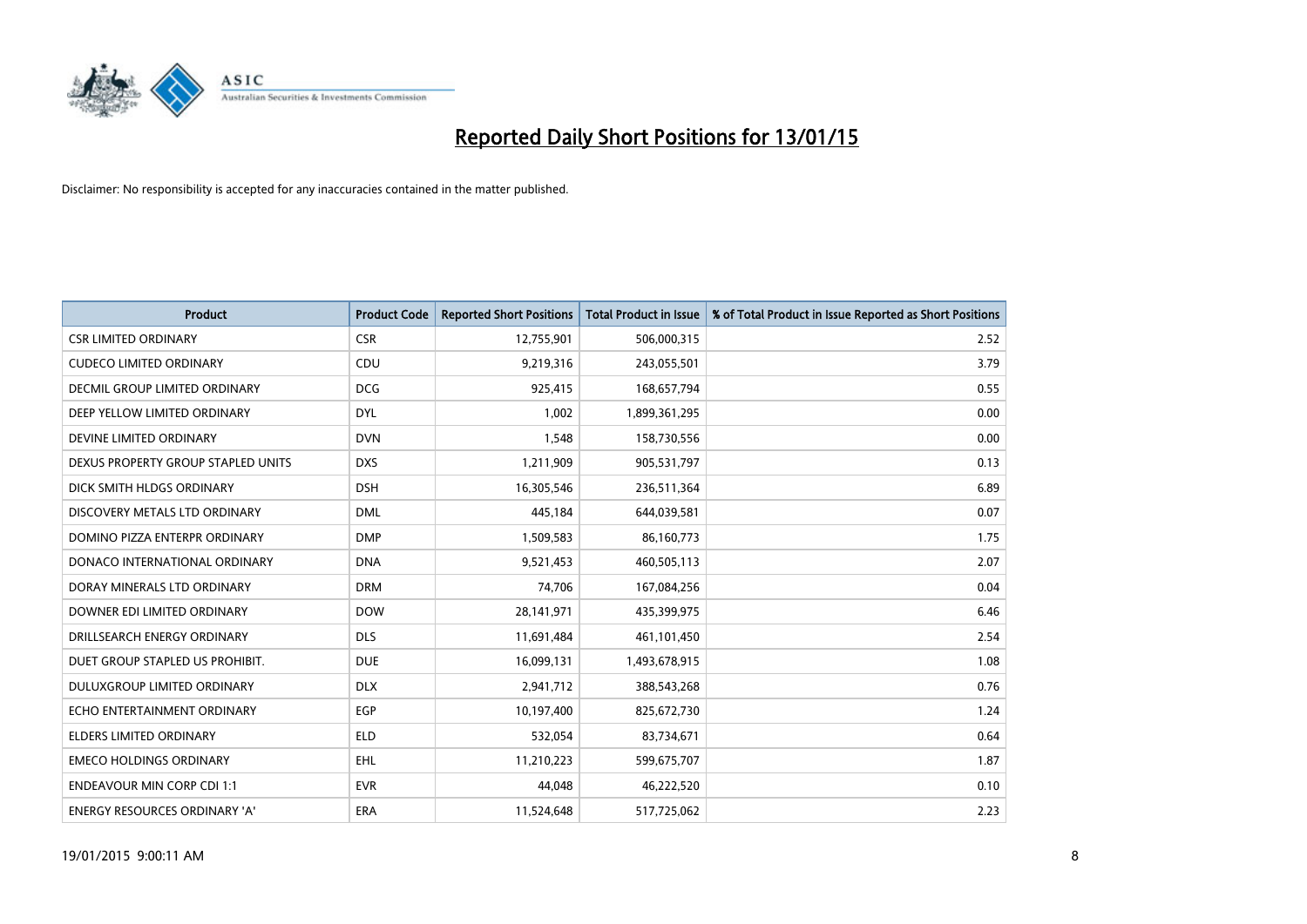

| <b>Product</b>                         | <b>Product Code</b> | <b>Reported Short Positions</b> | <b>Total Product in Issue</b> | % of Total Product in Issue Reported as Short Positions |
|----------------------------------------|---------------------|---------------------------------|-------------------------------|---------------------------------------------------------|
| <b>ENERGY WORLD CORPOR, ORDINARY</b>   | <b>EWC</b>          | 47,349,072                      | 1,734,166,672                 | 2.73                                                    |
| <b>ENSOGO LIMITED ORDINARY</b>         | E88                 | 212,388                         | 426,069,834                   | 0.05                                                    |
| EQUATORIAL RES LTD ORDINARY            | EQX                 | 33                              | 124,445,353                   | 0.00                                                    |
| EQUITY TRUSTEES ORDINARY               | EQT                 | 44,604                          | 19,269,445                    | 0.23                                                    |
| ERM POWER LIMITED ORDINARY             | EPW                 | 1,260,213                       | 241,477,698                   | 0.52                                                    |
| ESTIA HEALTH LTD ORDINARY              | EHE                 | 731,349                         | 180,885,580                   | 0.40                                                    |
| EVOLUTION MINING LTD ORDINARY          | <b>EVN</b>          | 30,074,815                      | 714,921,647                   | 4.21                                                    |
| FAIRFAX MEDIA LTD ORDINARY             | <b>FXJ</b>          | 50,945,089                      | 2,351,955,725                 | 2.17                                                    |
| <b>FANTASTIC HOLDINGS ORDINARY</b>     | <b>FAN</b>          | 14,643                          | 103,257,398                   | 0.01                                                    |
| FAR LTD ORDINARY                       | FAR                 | 11,130,390                      | 3,126,808,427                 | 0.36                                                    |
| FEDERATION CNTRES ORD/UNIT STAPLED SEC | <b>FDC</b>          | 3,996,961                       | 1,427,641,565                 | 0.28                                                    |
| <b>FINBAR GROUP LIMITED ORDINARY</b>   | <b>FRI</b>          | 7,447                           | 228,720,815                   | 0.00                                                    |
| FISHER & PAYKEL H. ORDINARY            | <b>FPH</b>          | 726                             | 557,847,151                   | 0.00                                                    |
| FLEETWOOD CORP ORDINARY                | <b>FWD</b>          | 1,493,708                       | 61,039,412                    | 2.45                                                    |
| FLETCHER BUILDING ORDINARY             | <b>FBU</b>          | 2,047,489                       | 687,854,788                   | 0.30                                                    |
| FLEXIGROUP LIMITED ORDINARY            | <b>FXL</b>          | 8,276,834                       | 304,096,060                   | 2.72                                                    |
| FLIGHT CENTRE TRAVEL ORDINARY          | <b>FLT</b>          | 7,127,508                       | 100,725,711                   | 7.08                                                    |
| FLINDERS MINES LTD ORDINARY            | <b>FMS</b>          | 165,000                         | 2,762,995,689                 | 0.01                                                    |
| <b>FOCUS MINERALS LTD ORDINARY</b>     | <b>FML</b>          | 139,109                         | 9,137,375,877                 | 0.00                                                    |
| FOLKESTONE EDU TRUST UNITS             | <b>FET</b>          | 70,111                          | 243,547,032                   | 0.03                                                    |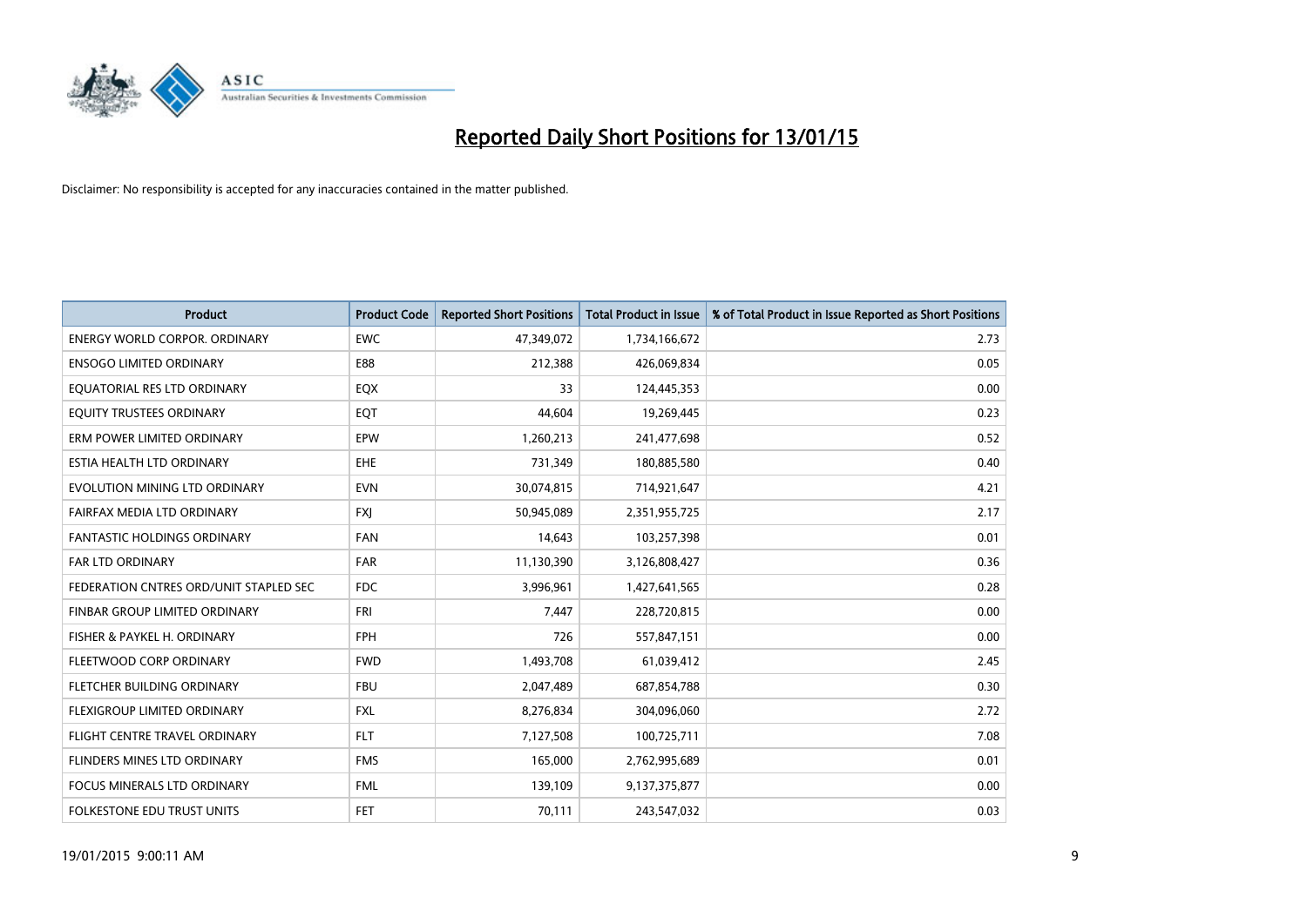

| <b>Product</b>                             | <b>Product Code</b> | <b>Reported Short Positions</b> | <b>Total Product in Issue</b> | % of Total Product in Issue Reported as Short Positions |
|--------------------------------------------|---------------------|---------------------------------|-------------------------------|---------------------------------------------------------|
| FONTERRA SHARE FUND ORDINARY UNITS         | <b>FSF</b>          | 109,403                         | 123,027,274                   | 0.09                                                    |
| FORTESCUE METALS GRP ORDINARY              | <b>FMG</b>          | 286,596,477                     | 3,113,798,151                 | 9.20                                                    |
| FREEDOM FOOD LTD ORDINARY                  | <b>FNP</b>          | 40,793                          | 152,689,663                   | 0.03                                                    |
| <b>FUNTASTIC LIMITED ORDINARY</b>          | <b>FUN</b>          | 370,000                         | 669,869,723                   | 0.06                                                    |
| <b>G.U.D. HOLDINGS ORDINARY</b>            | GUD                 | 2,971,537                       | 70,939,492                    | 4.19                                                    |
| <b>G8 EDUCATION LIMITED ORDINARY</b>       | <b>GEM</b>          | 10,345,770                      | 353,691,630                   | 2.93                                                    |
| <b>GALAXY RESOURCES ORDINARY</b>           | <b>GXY</b>          | 1,371,021                       | 1,064,622,267                 | 0.13                                                    |
| <b>GBST HOLDINGS ORDINARY</b>              | <b>GBT</b>          | 10,065                          | 66,561,725                    | 0.02                                                    |
| <b>GDI PROPERTY GRP STAPLED SECURITIES</b> | GDI                 | 294.805                         | 567,575,025                   | 0.05                                                    |
| <b>GENESIS ENERGY LTD ORDINARY</b>         | <b>GNE</b>          | 1,000                           | 1,000,000,000                 | 0.00                                                    |
| <b>GENETIC TECHNOLOGIES ORDINARY</b>       | <b>GTG</b>          | 3,572,280                       | 848,601,758                   | 0.42                                                    |
| <b>GENTRACK GROUP LTD ORDINARY</b>         | <b>GTK</b>          | 3,000                           | 72,699,510                    | 0.00                                                    |
| <b>GENWORTH MORTGAGE ORDINARY</b>          | <b>GMA</b>          | 14,806,948                      | 650,000,000                   | 2.28                                                    |
| <b>GEODYNAMICS LIMITED ORDINARY</b>        | GDY                 | 819                             | 435,880,130                   | 0.00                                                    |
| <b>GINDALBIE METALS LTD ORDINARY</b>       | GBG                 | 31,205,623                      | 1,495,306,811                 | 2.09                                                    |
| <b>GOLD ROAD RES LTD ORDINARY</b>          | GOR                 | 1,901,596                       | 594,881,822                   | 0.32                                                    |
| <b>GOODMAN FIELDER. ORDINARY</b>           | GFF                 | 4,343,194                       | 1,955,559,207                 | 0.22                                                    |
| <b>GOODMAN GROUP STAPLED</b>               | <b>GMG</b>          | 13,397,775                      | 1,745,460,061                 | 0.77                                                    |
| <b>GPT GROUP STAPLED SEC.</b>              | <b>GPT</b>          | 3,998,705                       | 1,685,460,955                 | 0.24                                                    |
| <b>GRAINCORP LIMITED A CLASS ORDINARY</b>  | <b>GNC</b>          | 15,713,944                      | 228,855,628                   | 6.87                                                    |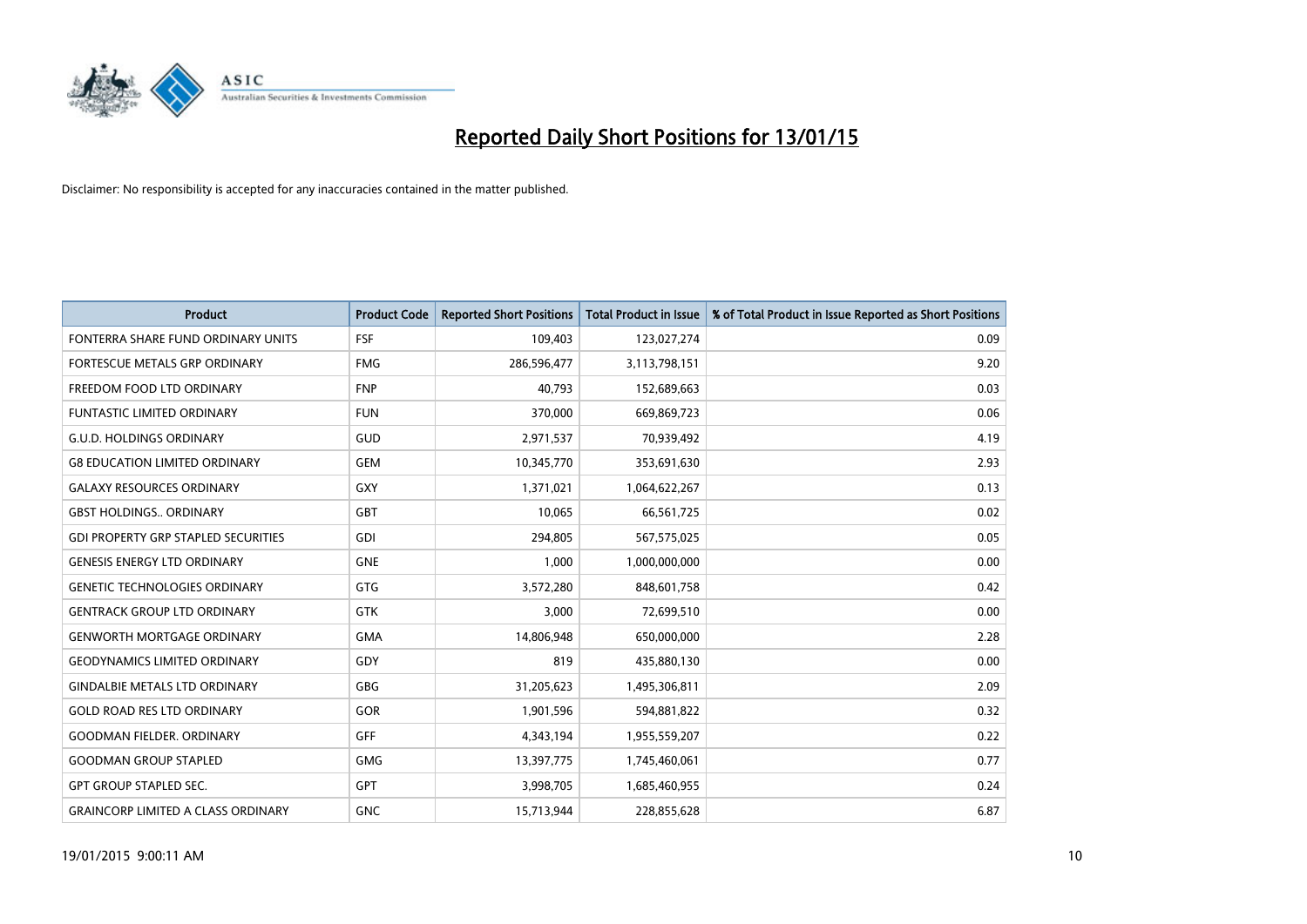

| <b>Product</b>                                   | <b>Product Code</b> | <b>Reported Short Positions</b> | <b>Total Product in Issue</b> | % of Total Product in Issue Reported as Short Positions |
|--------------------------------------------------|---------------------|---------------------------------|-------------------------------|---------------------------------------------------------|
| <b>GRANGE RESOURCES, ORDINARY</b>                | <b>GRR</b>          | 11,668,841                      | 1,157,338,698                 | 1.01                                                    |
| <b>GREENCROSS LIMITED ORDINARY</b>               | GXL                 | 2,401,329                       | 111,447,503                   | 2.15                                                    |
| <b>GREENLAND MIN EN LTD ORDINARY</b>             | GGG                 | 2,591,125                       | 669,389,552                   | 0.39                                                    |
| GREENLAND MIN EN LTD RIGHTS 26-JUN-14            | GGGR                | 3,842                           | 88,685,050                    | 0.00                                                    |
| <b>GROWTHPOINT PROPERTY ORD/UNIT STAPLED SEC</b> | GOZ                 | 722,876                         | 554,602,697                   | 0.13                                                    |
| <b>GRYPHON MINERALS LTD ORDINARY</b>             | GRY                 | 2,111,593                       | 401,185,424                   | 0.53                                                    |
| <b>GUILDFORD COAL LTD ORDINARY</b>               | <b>GUF</b>          | 29,999                          | 917,612,681                   | 0.00                                                    |
| <b>GWA GROUP LTD ORDINARY</b>                    | GWA                 | 15,769,237                      | 306,533,770                   | 5.14                                                    |
| HANSEN TECHNOLOGIES ORDINARY                     | <b>HSN</b>          | 3,530                           | 163,214,381                   | 0.00                                                    |
| <b>HARVEY NORMAN ORDINARY</b>                    | <b>HVN</b>          | 46,309,836                      | 1,110,603,911                 | 4.17                                                    |
| HEALTHSCOPE LIMITED. ORDINARY                    | <b>HSO</b>          | 13,794,115                      | 1,732,094,838                 | 0.80                                                    |
| <b>HENDERSON GROUP CDI 1:1</b>                   | <b>HGG</b>          | 3,580,470                       | 766,858,952                   | 0.47                                                    |
| HFA HOLDINGS LIMITED ORDINARY                    | <b>HFA</b>          | 308                             | 162,147,897                   | 0.00                                                    |
| HIGHLANDS PACIFIC ORDINARY                       | HIG                 | 3,153                           | 918,694,336                   | 0.00                                                    |
| HILLGROVE RES LTD ORDINARY                       | <b>HGO</b>          | 133,291                         | 147,711,123                   | 0.09                                                    |
| <b>HILLS LTD ORDINARY</b>                        | <b>HIL</b>          | 1,228,880                       | 231,985,526                   | 0.53                                                    |
| HORIZON OIL LIMITED ORDINARY                     | <b>HZN</b>          | 37,979,711                      | 1,301,981,265                 | 2.92                                                    |
| <b>HOTEL PROPERTY STAPLED</b>                    | <b>HPI</b>          | 131,938                         | 146,105,439                   | 0.09                                                    |
| HUON AQUACULTURE GRP ORDINARY                    | <b>HUO</b>          | 905,261                         | 87,337,207                    | 1.04                                                    |
| ICAR ASIA LTD ORDINARY                           | ICQ                 | 427,886                         | 217,769,656                   | 0.20                                                    |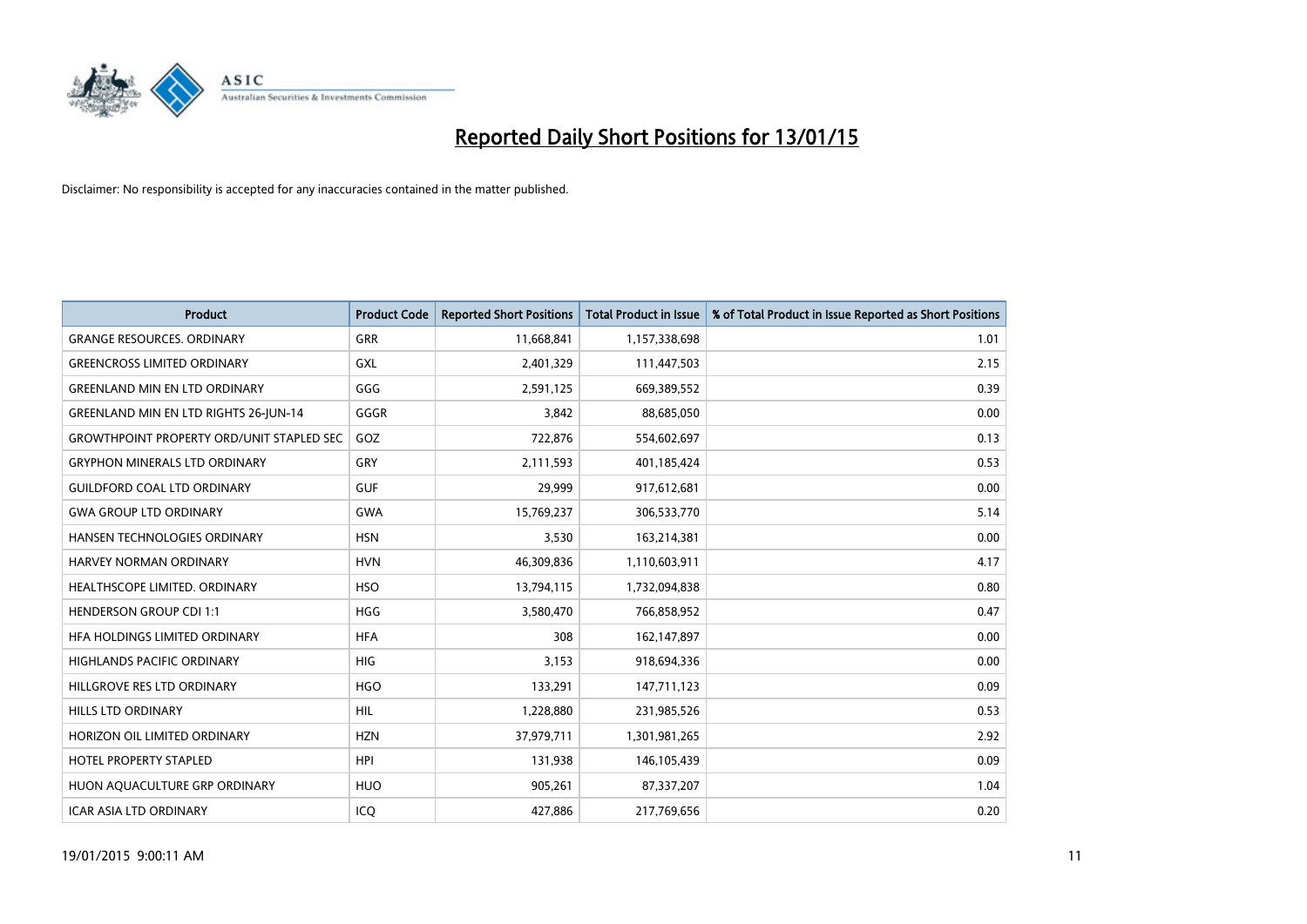

| <b>Product</b>                                | <b>Product Code</b> | <b>Reported Short Positions</b> | <b>Total Product in Issue</b> | % of Total Product in Issue Reported as Short Positions |
|-----------------------------------------------|---------------------|---------------------------------|-------------------------------|---------------------------------------------------------|
| <b>ICON ENERGY LIMITED ORDINARY</b>           | <b>ICN</b>          | 100,000                         | 618,717,503                   | 0.02                                                    |
| <b>IINET LIMITED ORDINARY</b>                 | <b>IIN</b>          | 7,747,084                       | 162,163,526                   | 4.78                                                    |
| <b>ILUKA RESOURCES ORDINARY</b>               | ILU                 | 18,207,822                      | 418,700,517                   | 4.35                                                    |
| <b>IMDEX LIMITED ORDINARY</b>                 | <b>IMD</b>          | 2,052,573                       | 216,203,136                   | 0.95                                                    |
| IMF BENTHAM LTD ORDINARY                      | <b>IMF</b>          | 4,440,542                       | 166,580,957                   | 2.67                                                    |
| <b>INCITEC PIVOT ORDINARY</b>                 | IPL                 | 31,111,165                      | 1,675,621,466                 | 1.86                                                    |
| <b>INDEPENDENCE GROUP ORDINARY</b>            | <b>IGO</b>          | 1,904,931                       | 234,256,573                   | 0.81                                                    |
| INDOPHIL RESOURCES ORDINARY                   | <b>IRN</b>          | 14,578,766                      | 1,203,146,194                 | 1.21                                                    |
| <b>INDUSTRIA REIT STAPLED</b>                 | <b>IDR</b>          | 420,806                         | 125,000,001                   | 0.34                                                    |
| <b>INFIGEN ENERGY STAPLED SECURITIES</b>      | IFN                 | 3,244,347                       | 767,887,581                   | 0.42                                                    |
| <b>INFOMEDIA LTD ORDINARY</b>                 | IFM                 | 829,228                         | 307,127,687                   | 0.27                                                    |
| <b>INGENIA GROUP STAPLED SECURITIES</b>       | <b>INA</b>          | 9,531,685                       | 878,851,910                   | 1.08                                                    |
| <b>INSURANCE AUSTRALIA ORDINARY</b>           | IAG                 | 10,270,335                      | 2,341,618,048                 | 0.44                                                    |
| <b>INTREPID MINES ORDINARY</b>                | <b>IAU</b>          | 618,308                         | 369,869,196                   | 0.17                                                    |
| <b>INVESTA OFFICE FUND STAPLED SECURITIES</b> | <b>IOF</b>          | 570,091                         | 614,047,458                   | 0.09                                                    |
| <b>INVOCARE LIMITED ORDINARY</b>              | <b>IVC</b>          | 3,801,440                       | 110,030,298                   | 3.45                                                    |
| <b>IOOF HOLDINGS LTD ORDINARY</b>             | IFL                 | 13,740,580                      | 300,133,752                   | 4.58                                                    |
| IPH LIMITED ORDINARY                          | <b>IPH</b>          | 548,406                         | 157,559,499                   | 0.35                                                    |
| <b>IPROPERTY GROUP LTD ORDINARY</b>           | <b>IPP</b>          | 2,273,278                       | 186,703,204                   | 1.22                                                    |
| <b>IRESS LIMITED ORDINARY</b>                 | <b>IRE</b>          | 5,685,612                       | 159,097,319                   | 3.57                                                    |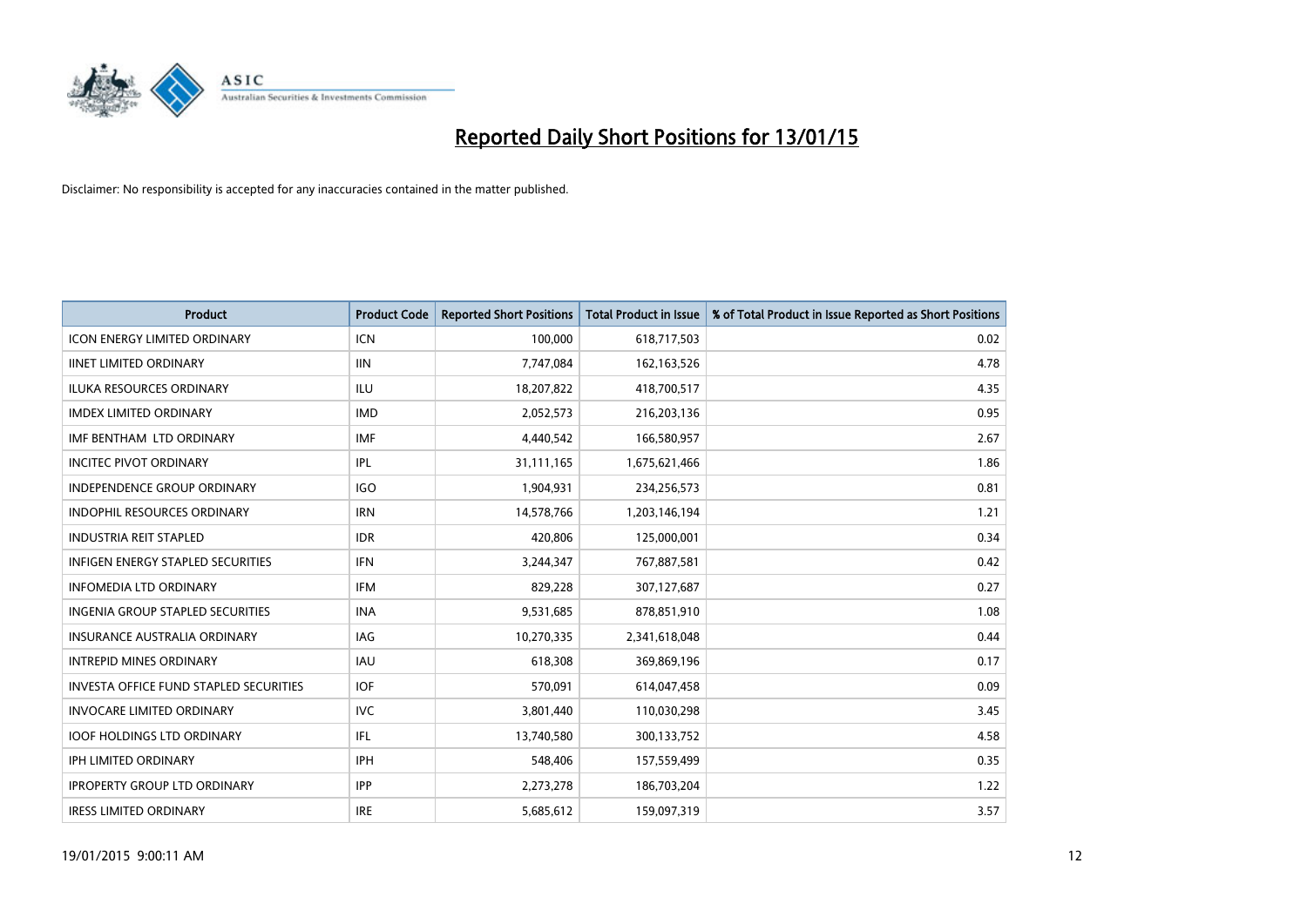

| <b>Product</b>                           | <b>Product Code</b> | <b>Reported Short Positions</b> | <b>Total Product in Issue</b> | % of Total Product in Issue Reported as Short Positions |
|------------------------------------------|---------------------|---------------------------------|-------------------------------|---------------------------------------------------------|
| <b>ISELECT LTD ORDINARY</b>              | <b>ISU</b>          | 1,375,607                       | 261,489,894                   | 0.53                                                    |
| <b>ISENTIA GROUP LTD ORDINARY</b>        | <b>ISD</b>          | 373,458                         | 200,000,001                   | 0.19                                                    |
| <b>ISENTRIC LTD. ORDINARY</b>            | ICU                 | 74,064                          | 77,362,962                    | 0.10                                                    |
| JAMES HARDIE INDUST CHESS DEPOSITARY INT | <b>IHX</b>          | 9,585,477                       | 445,229,454                   | 2.15                                                    |
| <b>JAPARA HEALTHCARE LT ORDINARY</b>     | <b>IHC</b>          | 14,656,664                      | 263,046,592                   | 5.57                                                    |
| JB HI-FI LIMITED ORDINARY                | <b>JBH</b>          | 10,516,913                      | 98,950,309                    | 10.63                                                   |
| KAROON GAS AUSTRALIA ORDINARY            | <b>KAR</b>          | 18,981,564                      | 246,608,239                   | 7.70                                                    |
| KATHMANDU HOLD LTD ORDINARY              | <b>KMD</b>          | 5,553,443                       | 201,484,583                   | 2.76                                                    |
| <b>KBL MINING LIMITED ORDINARY</b>       | <b>KBL</b>          | 1.820                           | 396,535,629                   | 0.00                                                    |
| KINGSGATE CONSOLID. ORDINARY             | <b>KCN</b>          | 19,856,649                      | 223,584,937                   | 8.88                                                    |
| KINGSROSE MINING LTD ORDINARY            | <b>KRM</b>          | 386,490                         | 358,611,493                   | 0.11                                                    |
| <b>KOGI IRON LTD ORDINARY</b>            | KFE                 | 164,562                         | 376,669,836                   | 0.04                                                    |
| LEIGHTON HOLDINGS ORDINARY               | LEI                 | 5,938,466                       | 338,503,563                   | 1.75                                                    |
| LEND LEASE GROUP UNIT/ORD STAPLED        | LLC                 | 2,149,322                       | 579,596,726                   | 0.37                                                    |
| LIFESTYLE COMMUNIT, ORDINARY             | LIC                 | 25,000                          | 101,220,131                   | 0.02                                                    |
| LIQUEFIED NATURAL ORDINARY               | LNG                 | 13,756,996                      | 462,643,201                   | 2.97                                                    |
| LOGICAMMS LIMITED ORDINARY               | <b>LCM</b>          | 13,142                          | 71,178,179                    | 0.02                                                    |
| LONESTAR RESO LTD ORDINARY               | <b>LNR</b>          | 110,698                         | 752,187,211                   | 0.01                                                    |
| LYNAS CORPORATION ORDINARY               | <b>LYC</b>          | 74,111,053                      | 3,370,955,034                 | 2.20                                                    |
| <b>M2 GRP LTD ORDINARY</b>               | <b>MTU</b>          | 3,014,706                       | 181,905,060                   | 1.66                                                    |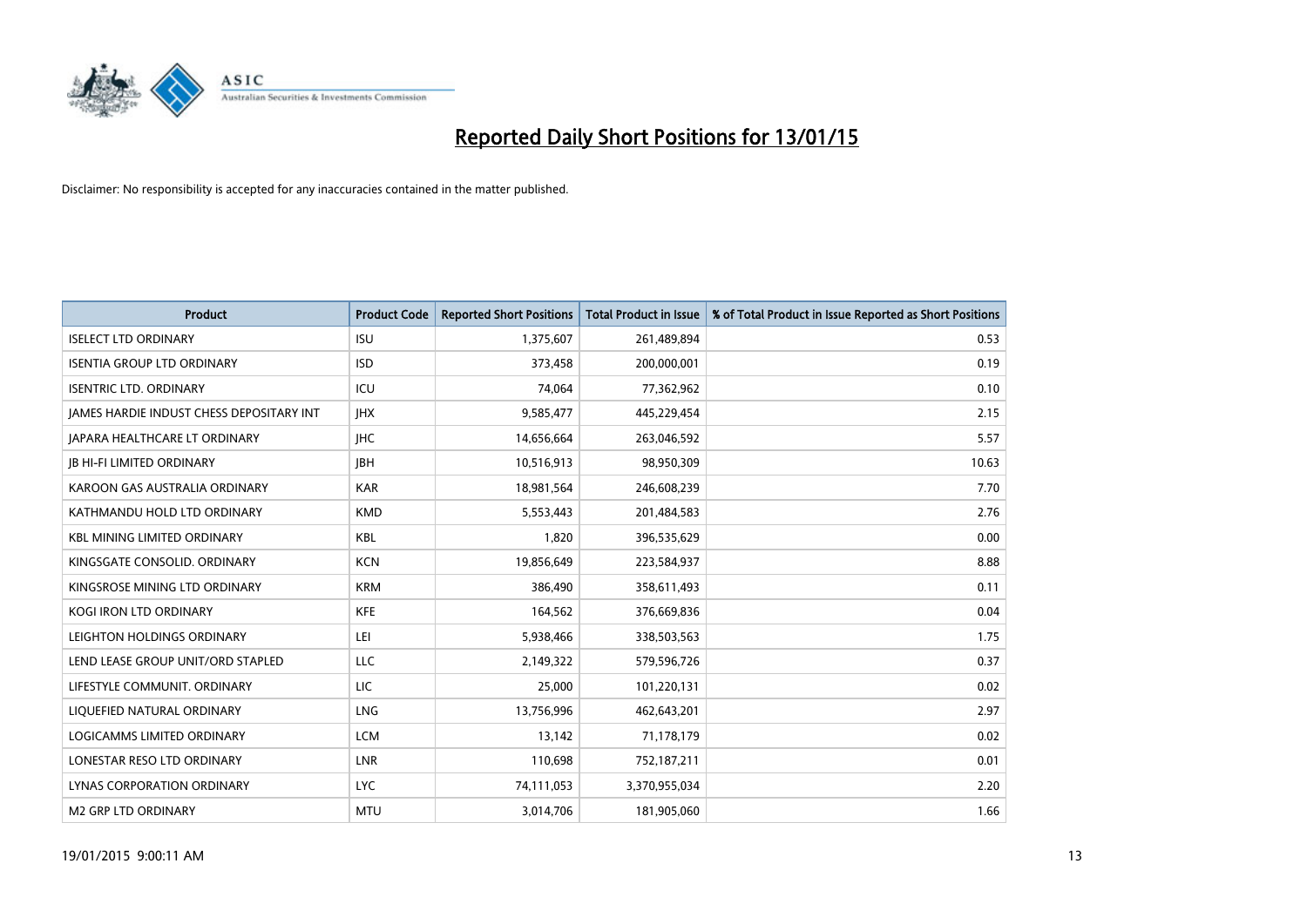

| <b>Product</b>                        | <b>Product Code</b> | <b>Reported Short Positions</b> | <b>Total Product in Issue</b> | % of Total Product in Issue Reported as Short Positions |
|---------------------------------------|---------------------|---------------------------------|-------------------------------|---------------------------------------------------------|
| <b>MACA LIMITED ORDINARY</b>          | <b>MLD</b>          | 414,129                         | 232,676,373                   | 0.18                                                    |
| <b>MACMAHON HOLDINGS ORDINARY</b>     | MAH                 | 2,582,174                       | 1,261,699,966                 | 0.20                                                    |
| MACO ATLAS ROADS GRP ORDINARY STAPLED | <b>MQA</b>          | 12,347,073                      | 511,538,852                   | 2.41                                                    |
| MACQUARIE GROUP LTD ORDINARY          | <b>MQG</b>          | 299,057                         | 324,342,024                   | 0.09                                                    |
| MAGELLAN FIN GRP LTD ORDINARY         | <b>MFG</b>          | 1,935,704                       | 159,818,691                   | 1.21                                                    |
| <b>MANTRA GROUP LTD ORDINARY</b>      | <b>MTR</b>          | 4,399,616                       | 249,471,229                   | 1.76                                                    |
| <b>MATRIX C &amp; E LTD ORDINARY</b>  | <b>MCE</b>          | 2,564,746                       | 94,555,428                    | 2.71                                                    |
| <b>MAVERICK DRILLING ORDINARY</b>     | <b>MAD</b>          | 1,208,698                       | 544,821,602                   | 0.22                                                    |
| <b>MAXITRANS INDUSTRIES ORDINARY</b>  | <b>MXI</b>          | 14,089                          | 185,075,653                   | 0.01                                                    |
| MAYNE PHARMA LTD ORDINARY             | <b>MYX</b>          | 16,675,089                      | 591,881,071                   | 2.82                                                    |
| MCMILLAN SHAKESPEARE ORDINARY         | <b>MMS</b>          | 793,172                         | 77,525,801                    | 1.02                                                    |
| MCPHERSON'S LTD ORDINARY              | <b>MCP</b>          | 10,001                          | 96,684,407                    | 0.01                                                    |
| MEDIBANK PRIVATE LTD ORDINARY         | <b>MPL</b>          | 38,487,919                      | 2,754,003,240                 | 1.40                                                    |
| MEDUSA MINING LTD ORDINARY            | <b>MML</b>          | 9,795,271                       | 207,794,301                   | 4.71                                                    |
| MEO AUSTRALIA LTD ORDINARY            | <b>MEO</b>          | 411,000                         | 750,488,387                   | 0.05                                                    |
| MERIDIAN ENERGY INSTALMENT RECEIPTS   | <b>MEZCA</b>        | 200,000                         | 1,255,413,626                 | 0.02                                                    |
| MESOBLAST LIMITED ORDINARY            | <b>MSB</b>          | 21,699,476                      | 324,201,029                   | 6.69                                                    |
| METALS X LIMITED ORDINARY             | <b>MLX</b>          | 138,516                         | 416,010,939                   | 0.03                                                    |
| METCASH LIMITED ORDINARY              | <b>MTS</b>          | 113,226,961                     | 903,309,574                   | 12.53                                                   |
| METMINCO LIMITED ORDINARY             | <b>MNC</b>          | 32,000                          | 1,855,516,023                 | 0.00                                                    |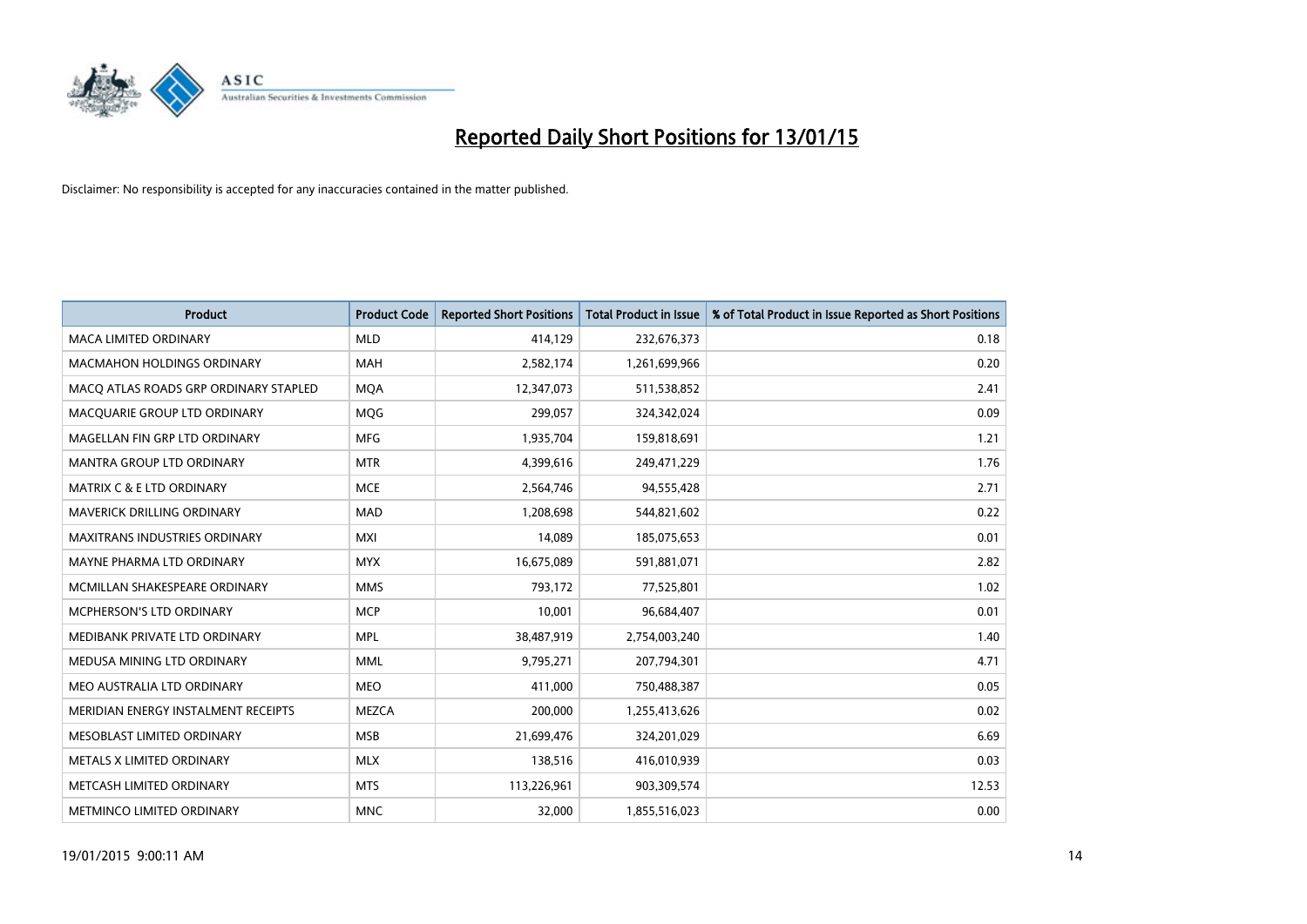

| <b>Product</b>                    | <b>Product Code</b> | <b>Reported Short Positions</b> | <b>Total Product in Issue</b> | % of Total Product in Issue Reported as Short Positions |
|-----------------------------------|---------------------|---------------------------------|-------------------------------|---------------------------------------------------------|
| MIGHTY RIVER POWER ORDINARY       | <b>MYT</b>          | 1,758,966                       | 1,400,012,517                 | 0.13                                                    |
| MINCOR RESOURCES NL ORDINARY      | <b>MCR</b>          | 45,875                          | 188,208,274                   | 0.02                                                    |
| MINERAL DEPOSITS ORDINARY         | <b>MDL</b>          | 884,518                         | 103,676,341                   | 0.85                                                    |
| MINERAL RESOURCES, ORDINARY       | <b>MIN</b>          | 16,032,947                      | 187,270,274                   | 8.56                                                    |
| MINT PAYMENTS LTD ORDINARY        | <b>MNW</b>          | 27,180                          | 470,635,552                   | 0.01                                                    |
| MIRABELA NICKEL LTD ORDINARY      | <b>MBN</b>          | 2,012,293                       | 929,710,216                   | 0.22                                                    |
| MIRVAC GROUP STAPLED SECURITIES   | <b>MGR</b>          | 15,194,847                      | 3,697,197,370                 | 0.41                                                    |
| <b>MMAOFFSHOR ORDINARY</b>        | <b>MRM</b>          | 22,691,412                      | 368,666,221                   | 6.16                                                    |
| MOLOPO ENERGY LTD ORDINARY        | <b>MPO</b>          | 30,833                          | 248,705,730                   | 0.01                                                    |
| MONADELPHOUS GROUP ORDINARY       | <b>MND</b>          | 6,959,391                       | 92,998,380                    | 7.48                                                    |
| MONASH IVF GROUP LTD ORDINARY     | <b>MVF</b>          | 671,849                         | 231,081,089                   | 0.29                                                    |
| MORTGAGE CHOICE LTD ORDINARY      | <b>MOC</b>          | 30.799                          | 124,216,248                   | 0.02                                                    |
| <b>MOUNT GIBSON IRON ORDINARY</b> | <b>MGX</b>          | 70,095,584                      | 1,090,805,085                 | 6.43                                                    |
| MULTIPLEX SITES SITES             | <b>MXUPA</b>        | 2,133                           | 4,500,000                     | 0.05                                                    |
| <b>MYER HOLDINGS LTD ORDINARY</b> | <b>MYR</b>          | 103,189,530                     | 585,689,551                   | 17.62                                                   |
| <b>MYSTATE LIMITED ORDINARY</b>   | <b>MYS</b>          | 5,352                           | 87,283,417                    | 0.01                                                    |
| NANOSONICS LIMITED ORDINARY       | <b>NAN</b>          | 2,499,605                       | 264,362,826                   | 0.95                                                    |
| NATIONAL AUST. BANK ORDINARY      | <b>NAB</b>          | 13,771,157                      | 2,419,353,823                 | 0.57                                                    |
| NATIONAL STORAGE STAPLED          | <b>NSR</b>          | 1,842,962                       | 295,631,660                   | 0.62                                                    |
| NAVITAS LIMITED ORDINARY          | <b>NVT</b>          | 3,702,004                       | 376,037,813                   | 0.98                                                    |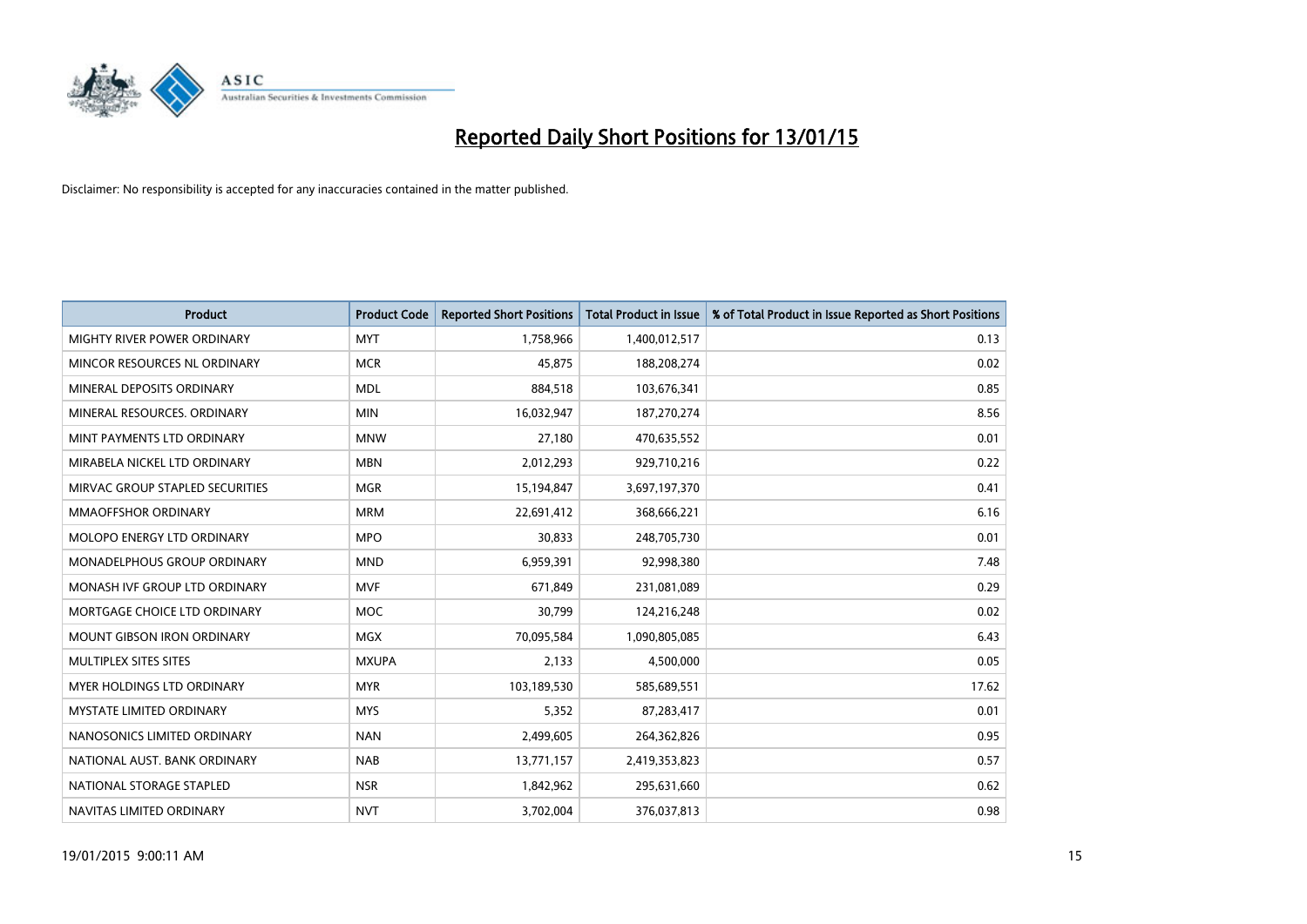

| <b>Product</b>                         | <b>Product Code</b> | <b>Reported Short Positions</b> | <b>Total Product in Issue</b> | % of Total Product in Issue Reported as Short Positions |
|----------------------------------------|---------------------|---------------------------------|-------------------------------|---------------------------------------------------------|
| NEARMAP LTD ORDINARY                   | <b>NEA</b>          | 2,072,042                       | 348,196,101                   | 0.60                                                    |
| NEOMETALS LTD ORDINARY                 | <b>NMT</b>          | 2,000                           | 499,453,895                   | 0.00                                                    |
| NEON ENERGY LIMITED ORDINARY           | <b>NEN</b>          | 13,245                          | 553,037,848                   | 0.00                                                    |
| NEW HOPE CORPORATION ORDINARY          | <b>NHC</b>          | 1,325,397                       | 830,999,449                   | 0.16                                                    |
| NEWCREST MINING ORDINARY               | <b>NCM</b>          | 6,533,561                       | 766,510,971                   | 0.85                                                    |
| NEWS CORP A NON-VOTING CDI             | <b>NWSLV</b>        | 35,528                          | 2,617,304                     | 1.36                                                    |
| NEWS CORP B VOTING CDI                 | <b>NWS</b>          | 2,240,357                       | 38,302,911                    | 5.85                                                    |
| NEWSAT LIMITED ORDINARY                | <b>NWT</b>          | 6,472,590                       | 643,574,841                   | 1.01                                                    |
| NEXTDC LIMITED ORDINARY                | <b>NXT</b>          | 17,454,396                      | 193,154,486                   | 9.04                                                    |
| NEXUS ENERGY LIMITED ORDINARY          | <b>NXS</b>          | 64,805                          | 1,330,219,459                 | 0.00                                                    |
| NIB HOLDINGS LIMITED ORDINARY          | <b>NHF</b>          | 973,306                         | 439,004,182                   | 0.22                                                    |
| NINE ENTERTAINMENT ORDINARY            | <b>NEC</b>          | 17,598,893                      | 940,295,023                   | 1.87                                                    |
| NOBLE MINERAL RES ORDINARY             | <b>NMG</b>          | 2,365,726                       | 666,397,952                   | 0.36                                                    |
| NORTHERN IRON LTD ORDINARY             | <b>NFE</b>          | 11,392                          | 484,405,314                   | 0.00                                                    |
| NORTHERN STAR ORDINARY                 | <b>NST</b>          | 14,062,139                      | 592,256,718                   | 2.37                                                    |
| NOVION PROPERTY GRP STAPLED SECURITIES | <b>NVN</b>          | 18,575,632                      | 3,050,627,717                 | 0.61                                                    |
| NRW HOLDINGS LIMITED ORDINARY          | <b>NWH</b>          | 15,916,150                      | 278,888,011                   | 5.71                                                    |
| NUFARM LIMITED ORDINARY                | <b>NUF</b>          | 8,093,694                       | 264,948,132                   | 3.05                                                    |
| NUPLEX INDUSTRIES ORDINARY             | <b>NPX</b>          | 1,000                           | 198,125,827                   | 0.00                                                    |
| OCEANAGOLD CORP. CHESS DEPOSITARY INT  | <b>OGC</b>          | 1,569,404                       | 301,520,186                   | 0.52                                                    |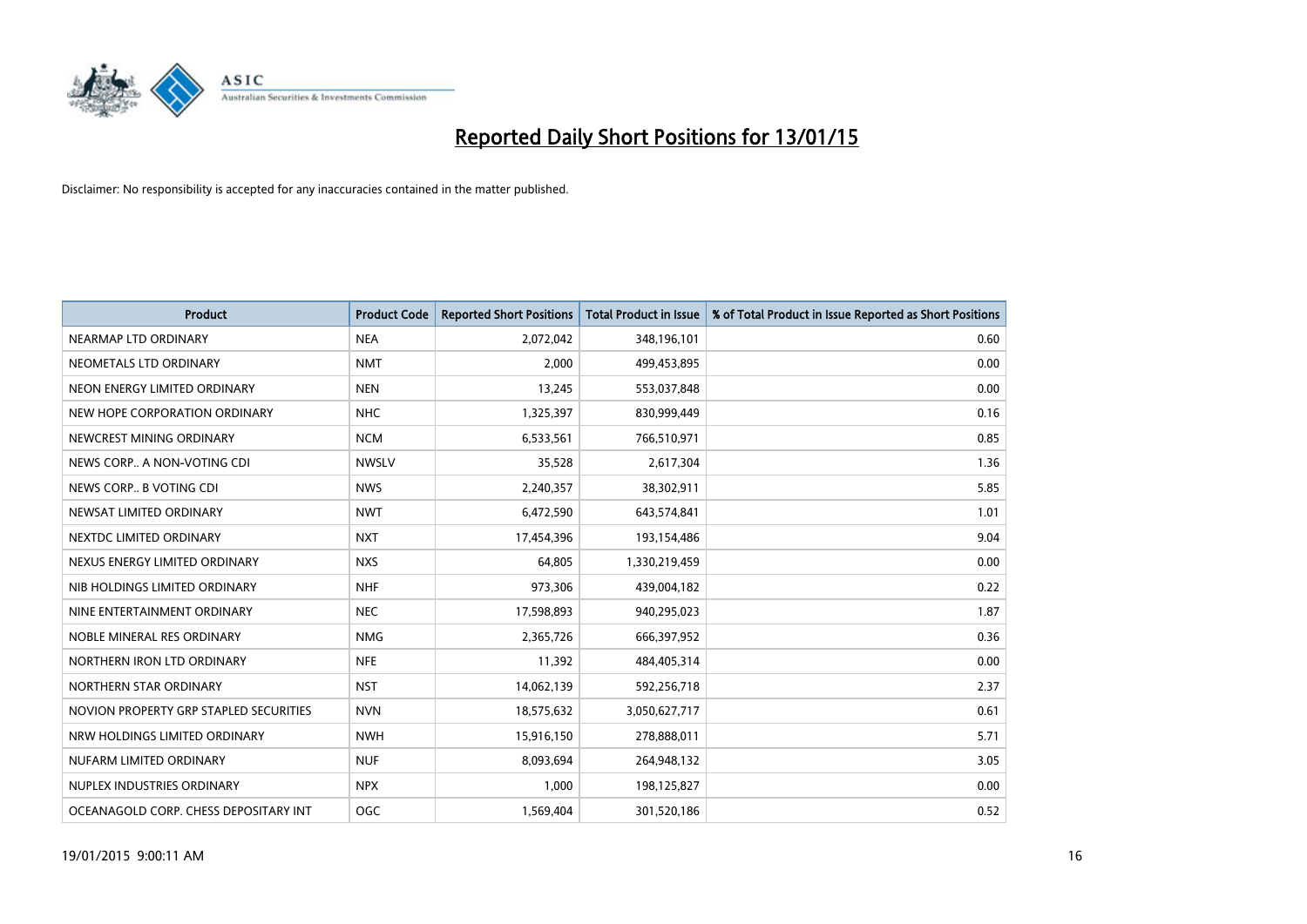

| <b>Product</b>                | <b>Product Code</b> | <b>Reported Short Positions</b> | <b>Total Product in Issue</b> | % of Total Product in Issue Reported as Short Positions |
|-------------------------------|---------------------|---------------------------------|-------------------------------|---------------------------------------------------------|
| OIL SEARCH LTD ORDINARY       | OSH                 | 22,314,814                      | 1,522,692,587                 | 1.47                                                    |
| OM HOLDINGS LIMITED ORDINARY  | OMH                 | 58,082                          | 733,423,337                   | 0.01                                                    |
| OOH!MEDIA LIMITED ORDINARY    | OML                 | 675,702                         | 149,882,534                   | 0.45                                                    |
| ORICA LIMITED ORDINARY        | ORI                 | 24,153,152                      | 372,743,291                   | 6.48                                                    |
| ORIGIN ENERGY ORDINARY        | <b>ORG</b>          | 9,409,091                       | 1,106,310,149                 | 0.85                                                    |
| OROCOBRE LIMITED ORDINARY     | ORE                 | 3,024,054                       | 132,041,911                   | 2.29                                                    |
| ORORA LIMITED ORDINARY        | <b>ORA</b>          | 1,770,803                       | 1,206,684,923                 | 0.15                                                    |
| OROTONGROUP LIMITED ORDINARY  | ORL                 | 424,542                         | 40,880,902                    | 1.04                                                    |
| <b>OZ MINERALS ORDINARY</b>   | OZL                 | 6,246,754                       | 303,470,022                   | 2.06                                                    |
| OZFOREX GROUP LTD ORDINARY    | <b>OFX</b>          | 8,448,671                       | 240,000,000                   | 3.52                                                    |
| PACIFIC BRANDS ORDINARY       | <b>PBG</b>          | 82,345,793                      | 917,226,291                   | 8.98                                                    |
| PACT GROUP HLDGS LTD ORDINARY | PGH                 | 1,931,171                       | 294,145,019                   | 0.66                                                    |
| PALADIN ENERGY LTD ORDINARY   | <b>PDN</b>          | 77,620,814                      | 1,666,927,668                 | 4.66                                                    |
| PANAUST LIMITED ORDINARY      | <b>PNA</b>          | 1,071,043                       | 637,071,326                   | 0.17                                                    |
| PANORAMIC RESOURCES ORDINARY  | PAN                 | 1,189,569                       | 322,275,824                   | 0.37                                                    |
| PANTERRA GOLD LTD ORDINARY    | PGI                 |                                 | 847,615,609                   | 0.00                                                    |
| PAPERLINX LIMITED ORDINARY    | <b>PPX</b>          | 57,743                          | 665, 181, 261                 | 0.01                                                    |
| PATTIES FOODS LTD ORDINARY    | <b>PFL</b>          | 9,001                           | 139,234,153                   | 0.01                                                    |
| PEET LIMITED ORDINARY         | <b>PPC</b>          | 45,117                          | 484,853,684                   | 0.01                                                    |
| PERPETUAL LIMITED ORDINARY    | <b>PPT</b>          | 1,171,212                       | 46,574,426                    | 2.51                                                    |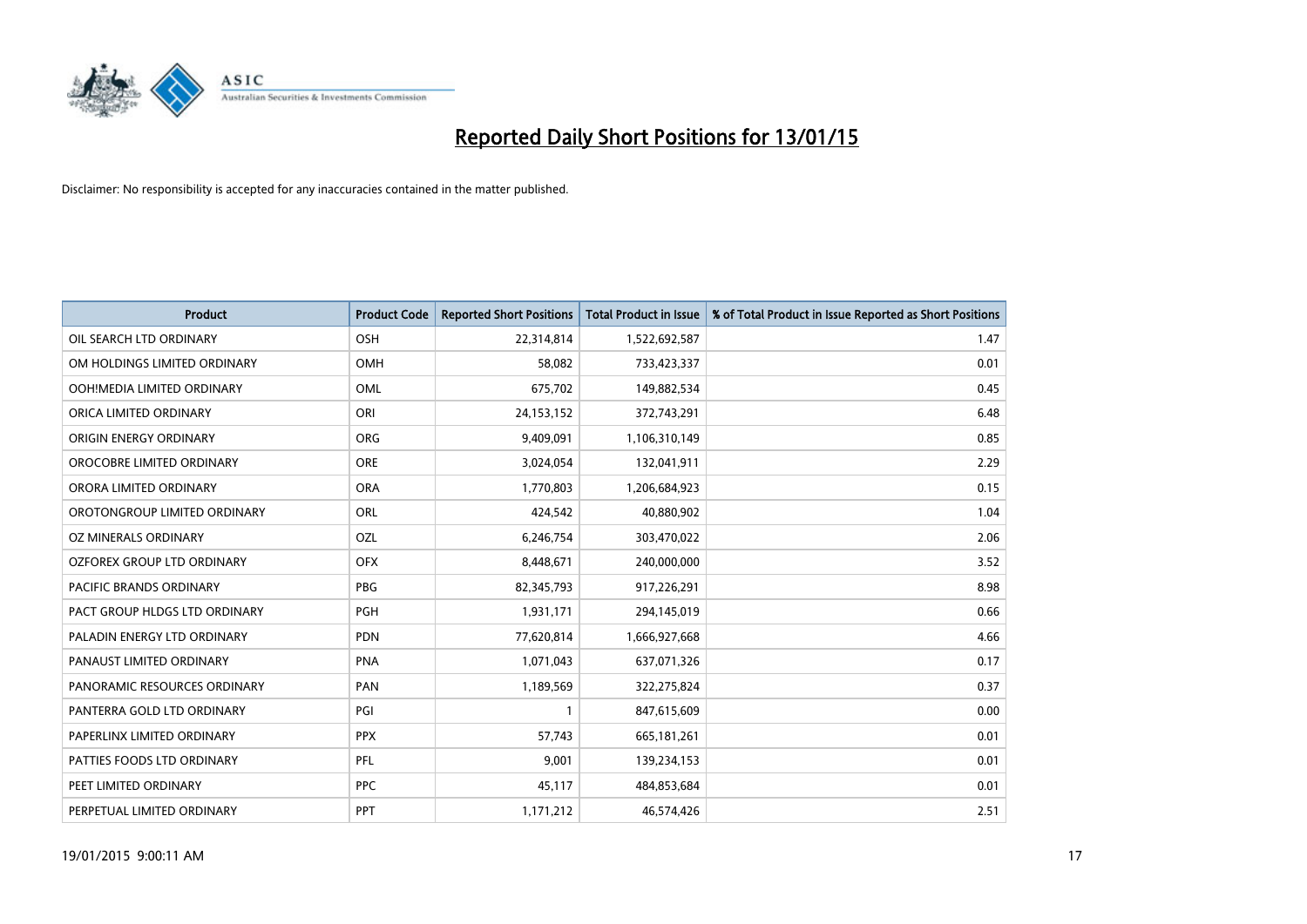

| <b>Product</b>                    | <b>Product Code</b> | <b>Reported Short Positions</b> | <b>Total Product in Issue</b> | % of Total Product in Issue Reported as Short Positions |
|-----------------------------------|---------------------|---------------------------------|-------------------------------|---------------------------------------------------------|
| PERSEUS MINING LTD ORDINARY       | PRU                 | 20,297,244                      | 526,656,401                   | 3.85                                                    |
| PHARMAXIS LTD ORDINARY            | <b>PXS</b>          | 8,777                           | 310,265,349                   | 0.00                                                    |
| PHOSPHAGENICS LTD. ORDINARY       | <b>POH</b>          | 43,750                          | 1,261,965,957                 | 0.00                                                    |
| PLATINUM ASSET ORDINARY           | <b>PTM</b>          | 1,967,572                       | 581,895,380                   | 0.34                                                    |
| PLATINUM AUSTRALIA ORDINARY       | <b>PLA</b>          | 836,127                         | 504,968,043                   | 0.17                                                    |
| PLATINUM CAPITAL LTD ORDINARY     | <b>PMC</b>          | 1,742                           | 232,190,254                   | 0.00                                                    |
| PMP LIMITED ORDINARY              | <b>PMP</b>          | 27,581                          | 323,781,124                   | 0.01                                                    |
| POSEIDON NICK LTD ORDINARY        | <b>POS</b>          | 1,903,830                       | 680,250,810                   | 0.28                                                    |
| PRANA BIOTECHNOLOGY ORDINARY      | <b>PBT</b>          | 2,352,332                       | 488,936,960                   | 0.48                                                    |
| PREMIER INVESTMENTS ORDINARY      | <b>PMV</b>          | 993,194                         | 155,900,075                   | 0.64                                                    |
| PRIMARY HEALTH CARE ORDINARY      | <b>PRY</b>          | 31,872,802                      | 512,130,550                   | 6.22                                                    |
| PRIME MEDIA GRP LTD ORDINARY      | <b>PRT</b>          | 987,420                         | 366,330,303                   | 0.27                                                    |
| PROGRAMMED ORDINARY               | <b>PRG</b>          | 208,236                         | 118,651,911                   | 0.18                                                    |
| PROMESA LIMITED ORDINARY          | <b>PRA</b>          | 1,848,713                       | 384,412,465                   | 0.48                                                    |
| PURA VIDA ENERGY NL ORDINARY      | <b>PVD</b>          | 232,517                         | 131,730,698                   | 0.18                                                    |
| <b>QANTAS AIRWAYS ORDINARY</b>    | QAN                 | 1,770,181                       | 2,196,330,250                 | 0.08                                                    |
| OBE INSURANCE GROUP ORDINARY      | QBE                 | 14,836,721                      | 1,364,945,301                 | 1.09                                                    |
| <b>OUBE HOLDINGS LTD ORDINARY</b> | <b>QUB</b>          | 2,852,190                       | 1,054,428,076                 | 0.27                                                    |
| RAMSAY HEALTH CARE ORDINARY       | <b>RHC</b>          | 498,826                         | 202,081,252                   | 0.25                                                    |
| RCG CORPORATION LTD ORDINARY      | <b>RCG</b>          | 318,137                         | 263,808,625                   | 0.12                                                    |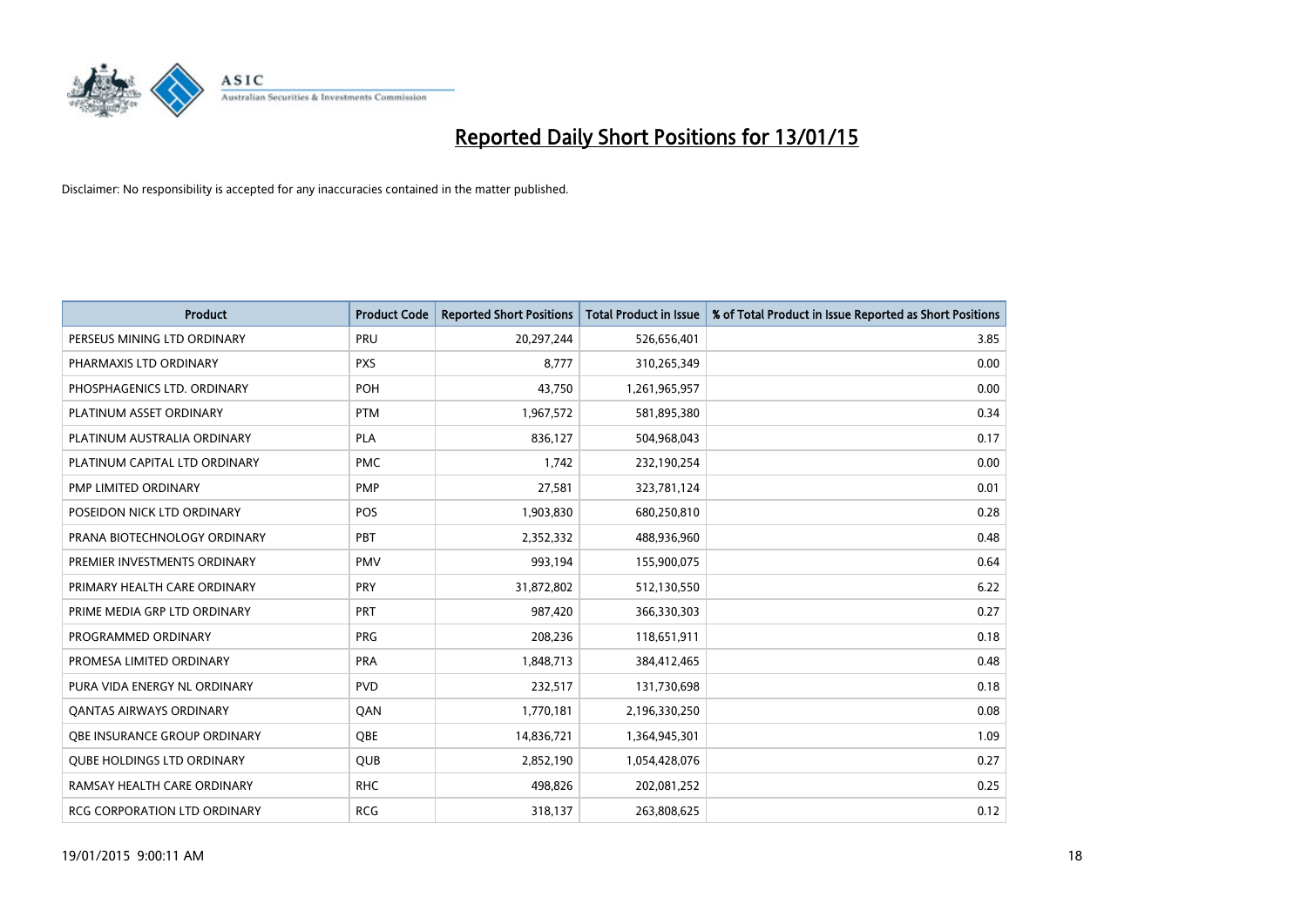

| Product                             | <b>Product Code</b> | <b>Reported Short Positions</b> | <b>Total Product in Issue</b> | % of Total Product in Issue Reported as Short Positions |
|-------------------------------------|---------------------|---------------------------------|-------------------------------|---------------------------------------------------------|
| <b>RCR TOMLINSON ORDINARY</b>       | <b>RCR</b>          | 865,119                         | 139,000,806                   | 0.62                                                    |
| <b>REA GROUP ORDINARY</b>           | <b>REA</b>          | 2,228,351                       | 131,714,699                   | 1.69                                                    |
| RECALL HOLDINGS LTD ORDINARY        | <b>REC</b>          | 516,282                         | 313,674,711                   | 0.16                                                    |
| <b>RECKON LIMITED ORDINARY</b>      | <b>RKN</b>          | 1,445,369                       | 112,084,762                   | 1.29                                                    |
| <b>RED 5 LIMITED ORDINARY</b>       | <b>RED</b>          | 174,740                         | 759,451,008                   | 0.02                                                    |
| <b>RED FORK ENERGY ORDINARY</b>     | <b>RFE</b>          | 112,160                         | 501,051,719                   | 0.02                                                    |
| REDBANK ENERGY LTD ORDINARY         | <b>AEJ</b>          | 13                              | 786,287                       | 0.00                                                    |
| REECE AUSTRALIA LTD. ORDINARY       | <b>REH</b>          | 24                              | 99,600,000                    | 0.00                                                    |
| REGIONAL EXPRESS ORDINARY           | <b>REX</b>          | 42,992                          | 110,154,375                   | 0.04                                                    |
| REGIS HEALTHCARE LTD ORDINARY       | <b>REG</b>          | 1,003,206                       | 300,345,797                   | 0.33                                                    |
| REGIS RESOURCES ORDINARY            | <b>RRL</b>          | 46,942,705                      | 499,781,595                   | 9.39                                                    |
| RESMED INC CDI 10:1                 | <b>RMD</b>          | 31,392,976                      | 1,397,522,030                 | 2.25                                                    |
| <b>RESOLUTE MINING ORDINARY</b>     | <b>RSG</b>          | 2,887,090                       | 641,189,223                   | 0.45                                                    |
| <b>RESOURCE GENERATION ORDINARY</b> | <b>RES</b>          | 1,220                           | 581,380,338                   | 0.00                                                    |
| RETAIL FOOD GROUP ORDINARY          | <b>RFG</b>          | 4,404,124                       | 159,386,728                   | 2.76                                                    |
| REX MINERALS LIMITED ORDINARY       | <b>RXM</b>          | 825,602                         | 220,519,784                   | 0.37                                                    |
| RIO TINTO LIMITED ORDINARY          | <b>RIO</b>          | 4,094,022                       | 435,758,720                   | 0.94                                                    |
| RNY PROPERTY TRUST UNITS            | <b>RNY</b>          | 244,000                         | 263,413,889                   | 0.09                                                    |
| ROC OIL COMPANY ORDINARY            | <b>ROC</b>          | 338,957                         | 687,618,400                   | 0.05                                                    |
| ROX RESOURCES ORDINARY              | <b>RXL</b>          | 5,523,255                       | 849,673,095                   | 0.65                                                    |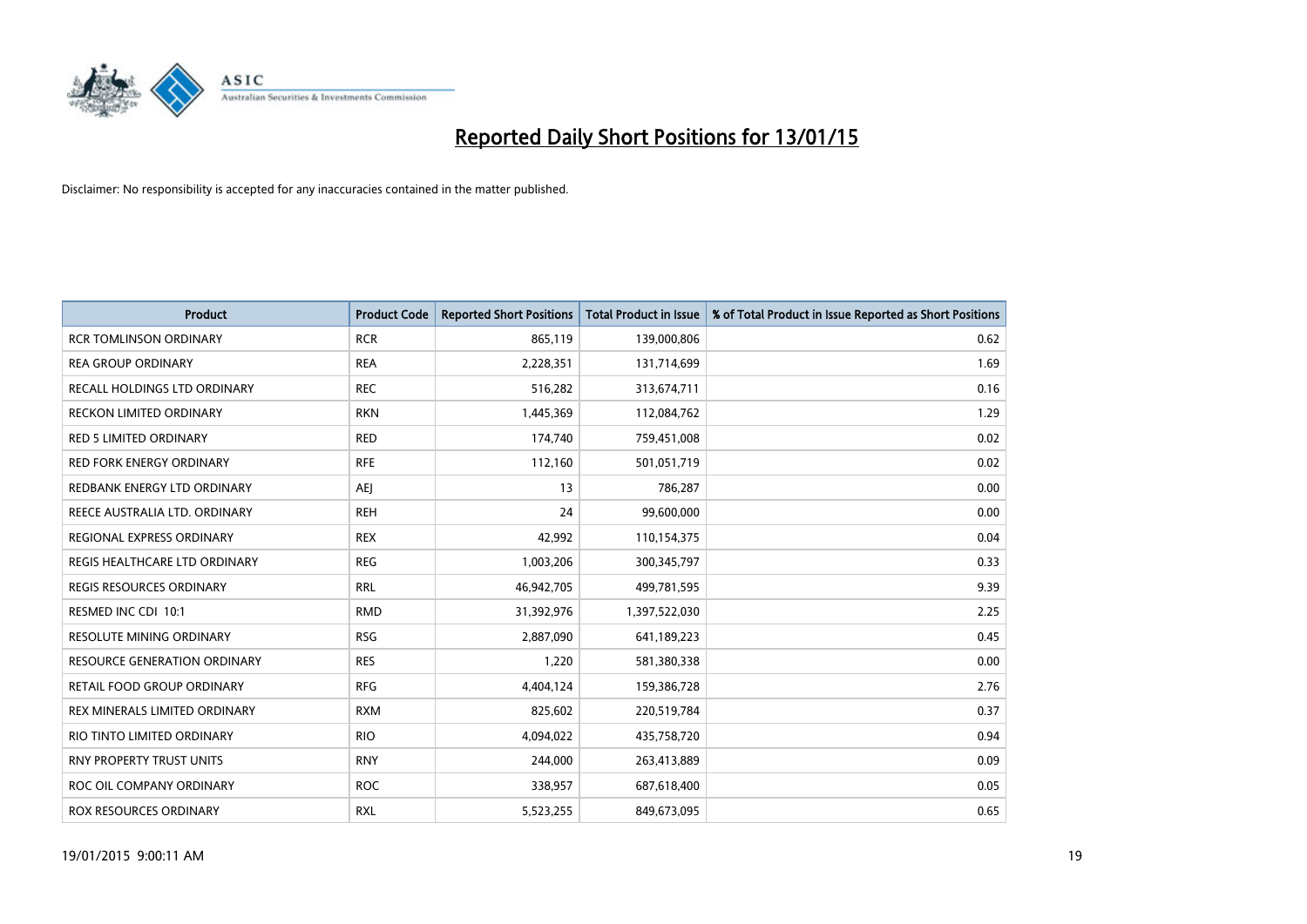

| <b>Product</b>                               | <b>Product Code</b> | <b>Reported Short Positions</b> | <b>Total Product in Issue</b> | % of Total Product in Issue Reported as Short Positions |
|----------------------------------------------|---------------------|---------------------------------|-------------------------------|---------------------------------------------------------|
| ROYAL WOLF HOLDINGS ORDINARY                 | <b>RWH</b>          | 191,790                         | 100,387,052                   | 0.19                                                    |
| SAI GLOBAL LIMITED ORDINARY                  | SAI                 | 809,939                         | 211,761,727                   | 0.38                                                    |
| SALMAT LIMITED ORDINARY                      | <b>SLM</b>          | 102,031                         | 159,812,799                   | 0.06                                                    |
| SAMSON OIL & GAS LTD ORDINARY                | <b>SSN</b>          | 2,251,700                       | 2,837,782,022                 | 0.08                                                    |
| SANDFIRE RESOURCES ORDINARY                  | <b>SFR</b>          | 2,682,047                       | 155,950,968                   | 1.72                                                    |
| SANTOS LTD ORDINARY                          | <b>STO</b>          | 11,221,179                      | 982,305,081                   | 1.14                                                    |
| SARACEN MINERAL ORDINARY                     | <b>SAR</b>          | 3,432,722                       | 792,784,738                   | 0.43                                                    |
| <b>SCA PROPERTY GROUP STAPLED SECURITIES</b> | SCP                 | 21,946,371                      | 648,628,320                   | 3.38                                                    |
| <b>SCENTRE GRP STAPLED</b>                   | <b>SCG</b>          | 16,534,184                      | 5,324,296,678                 | 0.31                                                    |
| SEDGMAN LIMITED ORDINARY                     | <b>SDM</b>          | 1,128,550                       | 227,059,277                   | 0.50                                                    |
| SEEK LIMITED ORDINARY                        | <b>SEK</b>          | 8,944,805                       | 342,622,917                   | 2.61                                                    |
| SELECT HARVESTS ORDINARY                     | SHV                 | 1,119,723                       | 70,940,874                    | 1.58                                                    |
| SENEX ENERGY LIMITED ORDINARY                | SXY                 | 93,274,687                      | 1,149,657,377                 | 8.11                                                    |
| SERVICE STREAM ORDINARY                      | SSM                 | 30                              | 386,389,873                   | 0.00                                                    |
| SEVEN GROUP HOLDINGS ORDINARY                | <b>SVW</b>          | 9,246,952                       | 296,260,281                   | 3.12                                                    |
| SEVEN WEST MEDIA LTD ORDINARY                | SWM                 | 5,715,364                       | 999,160,872                   | 0.57                                                    |
| SEYMOUR WHYTE LTD ORDINARY                   | SWL                 | 56,336                          | 87,647,595                    | 0.06                                                    |
| SG FLEET GROUP LTD ORDINARY                  | SGF                 | 533,405                         | 242,691,826                   | 0.22                                                    |
| SHINE CORPORATE ORDINARY                     | <b>SHI</b>          | 57,217                          | 172,400,081                   | 0.03                                                    |
| SIGMA PHARMACEUTICAL ORDINARY                | <b>SIP</b>          | 21,766,485                      | 1,108,086,575                 | 1.96                                                    |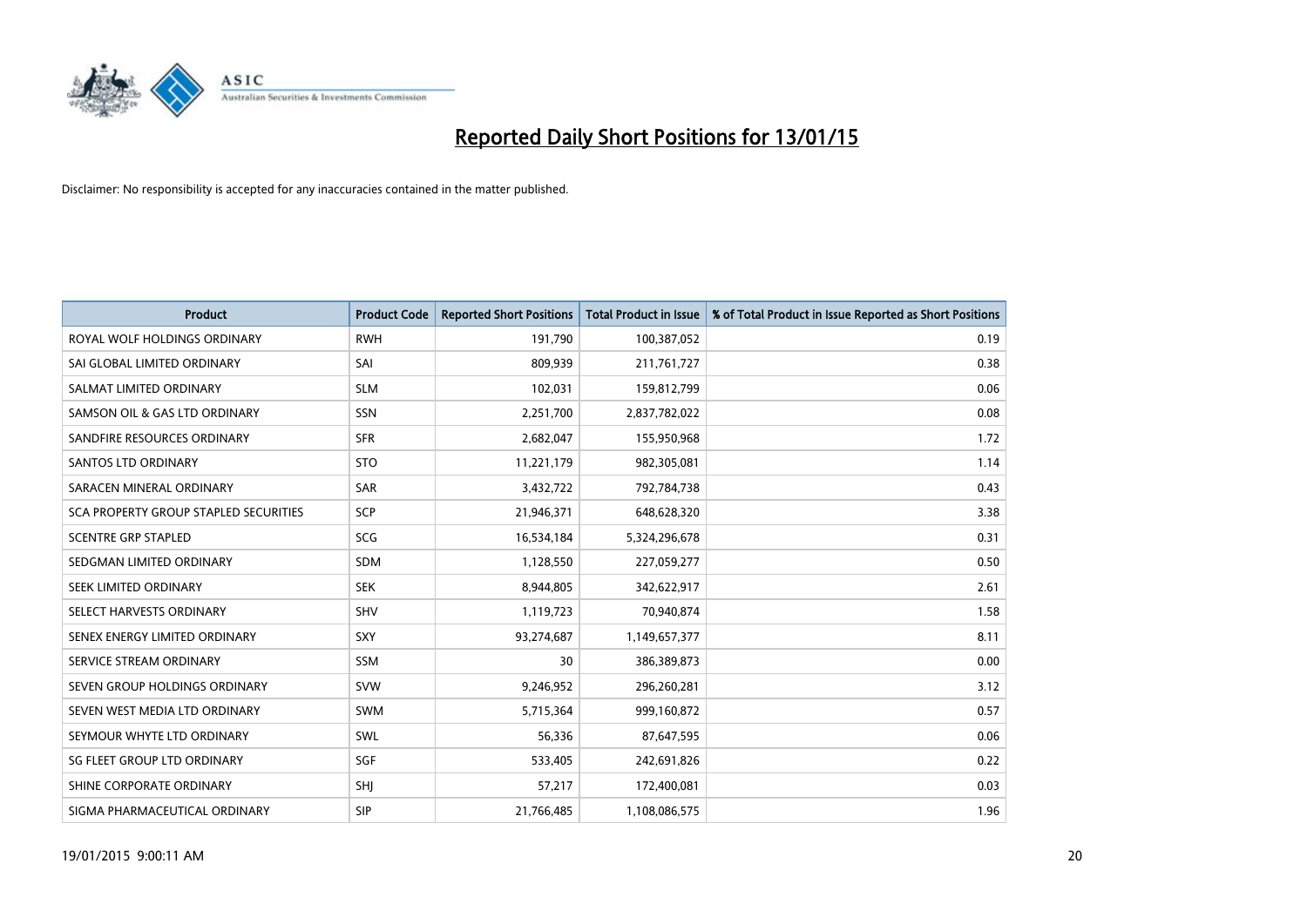

| <b>Product</b>                           | <b>Product Code</b> | <b>Reported Short Positions</b> | <b>Total Product in Issue</b> | % of Total Product in Issue Reported as Short Positions |
|------------------------------------------|---------------------|---------------------------------|-------------------------------|---------------------------------------------------------|
| SILEX SYSTEMS ORDINARY                   | <b>SLX</b>          | 7,226,081                       | 170,467,339                   | 4.24                                                    |
| SILVER CHEF LIMITED ORDINARY             | <b>SIV</b>          | 5,129                           | 29,640,865                    | 0.02                                                    |
| SILVER LAKE RESOURCE ORDINARY            | <b>SLR</b>          | 19,577,257                      | 503,233,971                   | 3.89                                                    |
| SIMONDS GRP LTD ORDINARY                 | <b>SIO</b>          | 656,557                         | 151,412,268                   | 0.43                                                    |
| SIMS METAL MGMT LTD ORDINARY             | SGM                 | 15,753,953                      | 204,691,883                   | 7.70                                                    |
| SINGAPORE TELECOMM. CHESS DEPOSITARY INT | SGT                 | 1,723,276                       | 123,654,879                   | 1.39                                                    |
| SINO GAS ENERGY ORDINARY                 | <b>SEH</b>          | 11,693,568                      | 1,544,247,358                 | 0.76                                                    |
| SIRIUS RESOURCES NL ORDINARY             | <b>SIR</b>          | 17,276,128                      | 341,438,269                   | 5.06                                                    |
| SIRTEX MEDICAL ORDINARY                  | <b>SRX</b>          | 205,626                         | 56,530,231                    | 0.36                                                    |
| SKILLED GROUP LTD ORDINARY               | <b>SKE</b>          | 4,579,566                       | 235,753,791                   | 1.94                                                    |
| SKY NETWORK ORDINARY                     | <b>SKT</b>          | 11,359,186                      | 389,139,785                   | 2.92                                                    |
| SKYCITY ENT GRP LTD ORDINARY             | <b>SKC</b>          | 8,761,701                       | 587,472,741                   | 1.49                                                    |
| <b>SLATER &amp; GORDON ORDINARY</b>      | SGH                 | 5,305,457                       | 208,695,621                   | 2.54                                                    |
| SMS MANAGEMENT, ORDINARY                 | <b>SMX</b>          | 1,542,360                       | 69,318,017                    | 2.23                                                    |
| SONIC HEALTHCARE ORDINARY                | <b>SHL</b>          | 2,813,383                       | 401,401,556                   | 0.70                                                    |
| SOUL PATTINSON (W.H) ORDINARY            | SOL                 | 40,528                          | 239,395,320                   | 0.02                                                    |
| SPARK INFRASTRUCTURE STAPLED US PROHIBT. | SKI                 | 25,090,921                      | 1,466,360,128                 | 1.71                                                    |
| SPARK NEW ZEALAND ORDINARY               | <b>SPK</b>          | 9,684,686                       | 1,834,775,347                 | 0.53                                                    |
| SPDR 200 FUND ETF UNITS                  | <b>STW</b>          | 23,743                          | 48,246,865                    | 0.05                                                    |
| SPECIALTY FASHION ORDINARY               | <b>SFH</b>          | 31,994                          | 192,236,121                   | 0.02                                                    |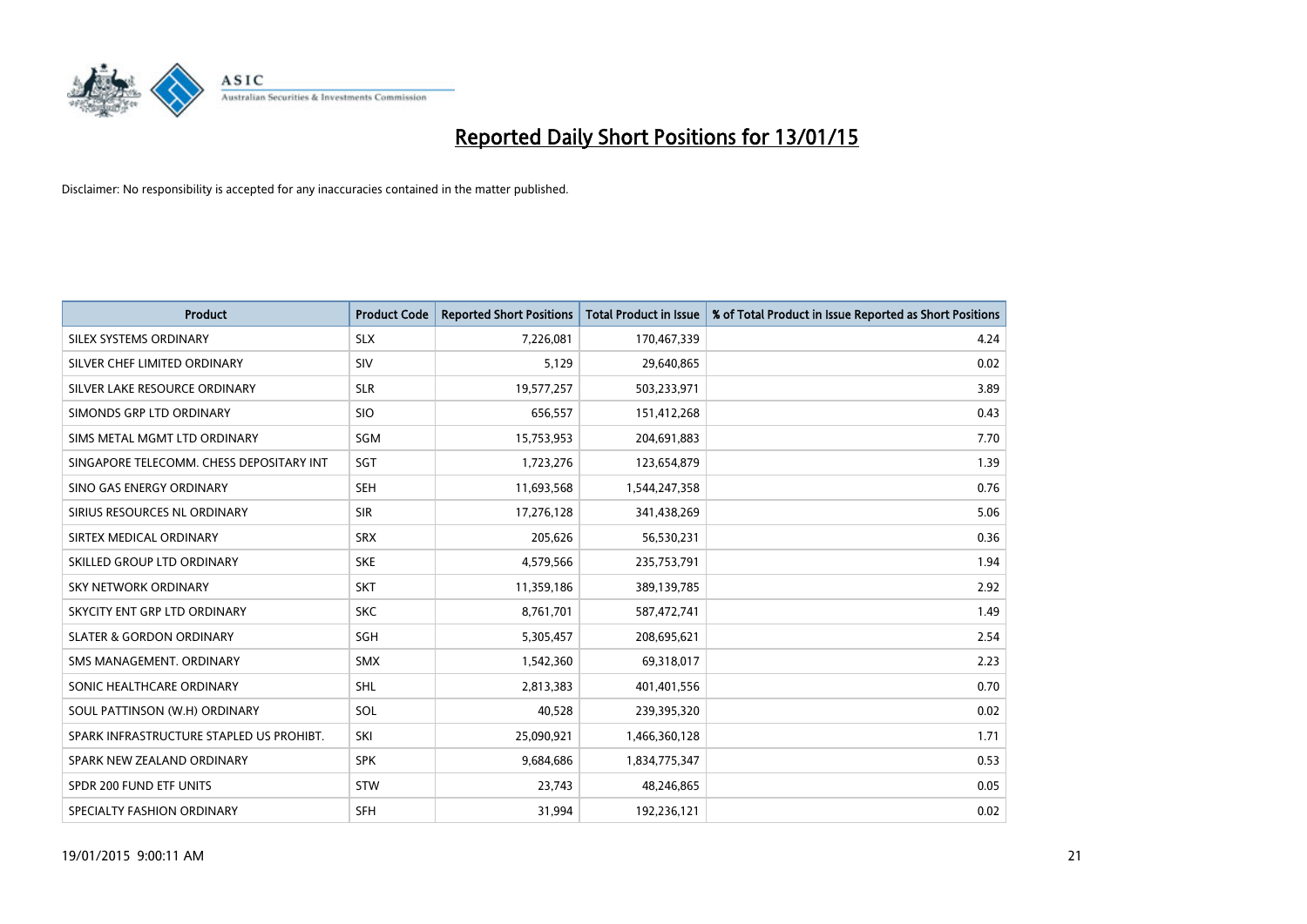

| <b>Product</b>                   | <b>Product Code</b> | <b>Reported Short Positions</b> | <b>Total Product in Issue</b> | % of Total Product in Issue Reported as Short Positions |
|----------------------------------|---------------------|---------------------------------|-------------------------------|---------------------------------------------------------|
| SPOTLESS GRP HLD LTD ORDINARY    | <b>SPO</b>          | 32,578,202                      | 1,098,290,178                 | 2.97                                                    |
| ST BARBARA LIMITED ORDINARY      | <b>SBM</b>          | 8,893,639                       | 495,102,525                   | 1.80                                                    |
| STARPHARMA HOLDINGS ORDINARY     | SPL                 | 9,384,715                       | 319,080,325                   | 2.94                                                    |
| STEADFAST GROUP LTD ORDINARY     | <b>SDF</b>          | 17,664,552                      | 503,352,992                   | 3.51                                                    |
| STH CRS ELECT ENGNR ORDINARY     | <b>SXE</b>          | 24,000                          | 161,523,130                   | 0.01                                                    |
| STHN CROSS MEDIA ORDINARY        | <b>SXL</b>          | 38,265,703                      | 732,319,622                   | 5.23                                                    |
| STOCKLAND UNITS/ORD STAPLED      | <b>SGP</b>          | 5,126,697                       | 2,348,746,744                 | 0.22                                                    |
| STRAITS RES LTD. ORDINARY        | <b>SRQ</b>          | 20,212                          | 1,217,730,293                 | 0.00                                                    |
| STW COMMUNICATIONS ORDINARY      | SGN                 | 6,150,415                       | 409,699,000                   | 1.50                                                    |
| SUNCORP GROUP LTD ORDINARY       | <b>SUN</b>          | 6,253,116                       | 1,286,600,980                 | 0.49                                                    |
| SUNDANCE ENERGY ORDINARY         | <b>SEA</b>          | 5,353,286                       | 549,295,839                   | 0.97                                                    |
| SUNDANCE RESOURCES ORDINARY      | <b>SDL</b>          | 79,735,731                      | 3,089,651,736                 | 2.58                                                    |
| SUNLAND GROUP LTD ORDINARY       | <b>SDG</b>          | 128,373                         | 181,710,087                   | 0.07                                                    |
| SUPER RET REP LTD ORDINARY       | SUL                 | 22,986,429                      | 197,030,571                   | 11.67                                                   |
| SWICK MINING ORDINARY            | <b>SWK</b>          | 50,000                          | 217,643,703                   | 0.02                                                    |
| SYD AIRPORT STAPLED US PROHIBIT. | <b>SYD</b>          | 37,440,787                      | 2,216,216,041                 | 1.69                                                    |
| SYRAH RESOURCES ORDINARY         | <b>SYR</b>          | 6,148,619                       | 164,135,076                   | 3.75                                                    |
| TABCORP HOLDINGS LTD ORDINARY    | <b>TAH</b>          | 15,164,043                      | 765,652,364                   | 1.98                                                    |
| TAP OIL LIMITED ORDINARY         | <b>TAP</b>          | 110,125                         | 243,186,639                   | 0.05                                                    |
| TASSAL GROUP LIMITED ORDINARY    | <b>TGR</b>          | 220,522                         | 146,897,115                   | 0.15                                                    |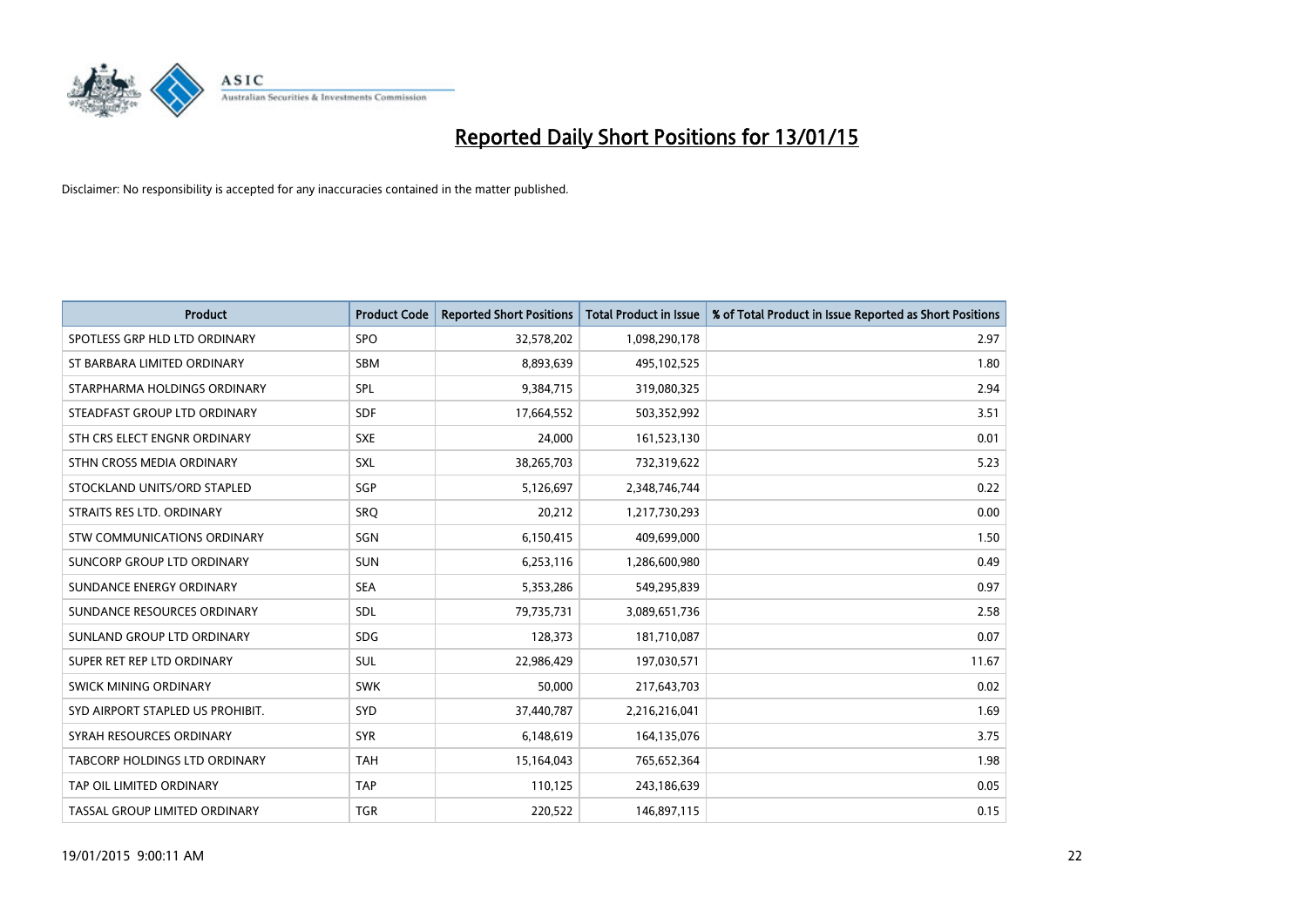

| <b>Product</b>                       | <b>Product Code</b> | <b>Reported Short Positions</b> | <b>Total Product in Issue</b> | % of Total Product in Issue Reported as Short Positions |
|--------------------------------------|---------------------|---------------------------------|-------------------------------|---------------------------------------------------------|
| <b>TATTS GROUP LTD ORDINARY</b>      | <b>TTS</b>          | 26,595,553                      | 1,445,759,948                 | 1.84                                                    |
| <b>TECHNOLOGY ONE ORDINARY</b>       | <b>TNE</b>          | 3,405,794                       | 309,104,455                   | 1.10                                                    |
| TELSTRA CORPORATION, ORDINARY        | <b>TLS</b>          | 70,888,918                      | 12,225,655,836                | 0.58                                                    |
| TEN NETWORK HOLDINGS ORDINARY        | <b>TEN</b>          | 138,588,337                     | 2,630,984,596                 | 5.27                                                    |
| TERANGA GOLD CORP CDI 1:1            | <b>TGZ</b>          | 702                             | 71,243,714                    | 0.00                                                    |
| TFS CORPORATION LTD ORDINARY         | <b>TFC</b>          | 9,711,278                       | 326,983,445                   | 2.97                                                    |
| THE PAS GROUP LTD ORDINARY           | <b>PGR</b>          | 10.815                          | 136,690,860                   | 0.01                                                    |
| THE REJECT SHOP ORDINARY             | <b>TRS</b>          | 2,228,628                       | 28,844,648                    | 7.73                                                    |
| THINK CHILDCARE EDU ORDINARY         | <b>TNK</b>          | 500,000                         | 39,600,000                    | 1.26                                                    |
| THORN GROUP LIMITED ORDINARY         | <b>TGA</b>          | 17,735                          | 150,634,985                   | 0.01                                                    |
| <b>TIGER RESOURCES ORDINARY</b>      | <b>TGS</b>          | 6,084,328                       | 1,143,541,406                 | 0.53                                                    |
| TOLL HOLDINGS LTD ORDINARY           | <b>TOL</b>          | 30,379,198                      | 717,437,878                   | 4.23                                                    |
| TORO ENERGY LIMITED ORDINARY         | <b>TOE</b>          | 20,388                          | 1,903,769,581                 | 0.00                                                    |
| <b>TOWER LIMITED ORDINARY</b>        | <b>TWR</b>          | 1,000                           | 178,145,130                   | 0.00                                                    |
| TOX FREE SOLUTIONS ORDINARY          | <b>TOX</b>          | 2,276,737                       | 133,752,359                   | 1.70                                                    |
| TPG TELECOM LIMITED ORDINARY         | <b>TPM</b>          | 14,439,610                      | 793,808,141                   | 1.82                                                    |
| <b>TRADE ME GROUP ORDINARY</b>       | <b>TME</b>          | 5,567,976                       | 396,830,595                   | 1.40                                                    |
| TRANSFIELD SERVICES ORDINARY         | <b>TSE</b>          | 6,848,345                       | 512,457,716                   | 1.34                                                    |
| TRANSPACIFIC INDUST, ORDINARY        | <b>TPI</b>          | 76,650,786                      | 1,579,699,505                 | 4.85                                                    |
| TRANSURBAN GROUP TRIPLE STAPLED SEC. | TCL                 | 12.449.552                      | 1,906,390,878                 | 0.65                                                    |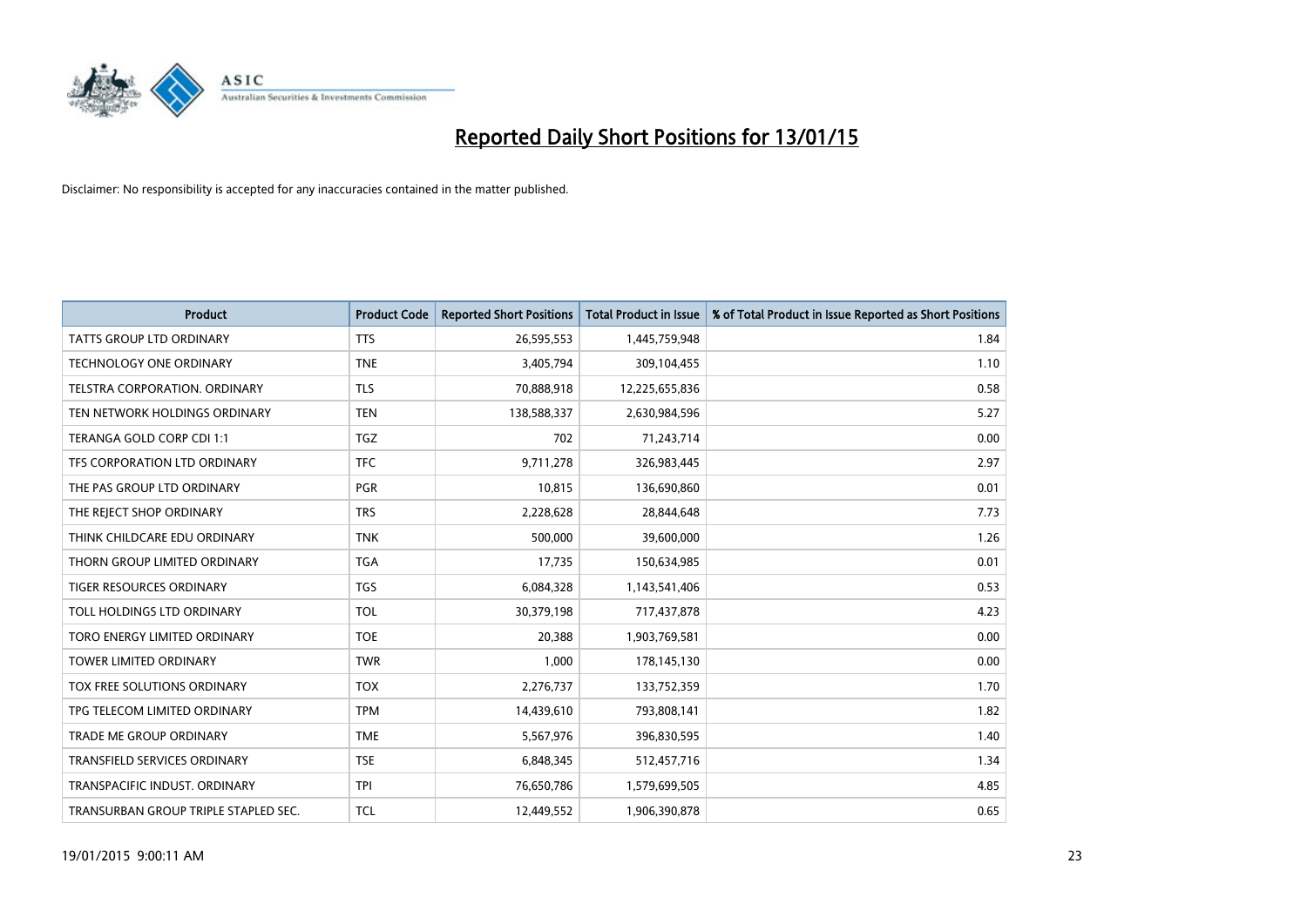

| <b>Product</b>                       | <b>Product Code</b> | <b>Reported Short Positions</b> | <b>Total Product in Issue</b> | % of Total Product in Issue Reported as Short Positions |
|--------------------------------------|---------------------|---------------------------------|-------------------------------|---------------------------------------------------------|
| <b>TREASURY GROUP ORDINARY</b>       | <b>TRG</b>          | 66,250                          | 26,624,328                    | 0.25                                                    |
| TREASURY WINE ESTATE ORDINARY        | <b>TWE</b>          | 14,335,813                      | 651,261,403                   | 2.20                                                    |
| TROY RESOURCES LTD ORDINARY          | <b>TRY</b>          | 2,934,443                       | 195,265,161                   | 1.50                                                    |
| <b>UGL LIMITED ORDINARY</b>          | UGL                 | 20,718,612                      | 166,511,240                   | 12.44                                                   |
| UNILIFE CORPORATION CDI 6:1          | <b>UNS</b>          | 131,180                         | 275,307,258                   | 0.05                                                    |
| UNITY MINING LTD ORDINARY            | <b>UML</b>          | 319,871                         | 1,140,312,866                 | 0.03                                                    |
| UXC LIMITED ORDINARY                 | <b>UXC</b>          | 1,836,848                       | 331,468,991                   | 0.55                                                    |
| <b>VEDA GROUP LTD ORDINARY</b>       | <b>VED</b>          | 12,607,767                      | 842,055,406                   | 1.50                                                    |
| <b>VENTURE MINERALS ORDINARY</b>     | <b>VMS</b>          | 238,000                         | 287,320,170                   | 0.08                                                    |
| <b>VILLAGE ROADSHOW LTD ORDINARY</b> | <b>VRL</b>          | 1,130,933                       | 159,515,151                   | 0.71                                                    |
| <b>VIRGIN AUS HLDG LTD ORDINARY</b>  | <b>VAH</b>          | 39,143,150                      | 3,524,912,131                 | 1.11                                                    |
| VIRTUS HEALTH LTD ORDINARY           | <b>VRT</b>          | 6,176,139                       | 79,885,938                    | 7.73                                                    |
| <b>VISION EYE INSTITUTE ORDINARY</b> | <b>VEI</b>          | 1,586,666                       | 178,873,554                   | 0.89                                                    |
| <b>VOCATION LTD ORDINARY</b>         | <b>VET</b>          | 11,593,230                      | 230,000,000                   | 5.04                                                    |
| <b>VOCUS COMMS LTD ORDINARY</b>      | <b>VOC</b>          | 1,999,349                       | 105,385,283                   | 1.90                                                    |
| WAM CAPITAL LIMITED ORDINARY         | <b>WAM</b>          | 171                             | 345,405,201                   | 0.00                                                    |
| WARRNAMBOOL CHEESE ORDINARY          | <b>WCB</b>          | 19                              | 56,098,797                    | 0.00                                                    |
| WATPAC LIMITED ORDINARY              | <b>WTP</b>          | 2,258,387                       | 189,258,397                   | 1.19                                                    |
| <b>WDS LIMITED ORDINARY</b>          | <b>WDS</b>          | 517,361                         | 144,740,614                   | 0.36                                                    |
| WEBJET LIMITED ORDINARY              | <b>WEB</b>          | 1,405,837                       | 79,397,959                    | 1.77                                                    |